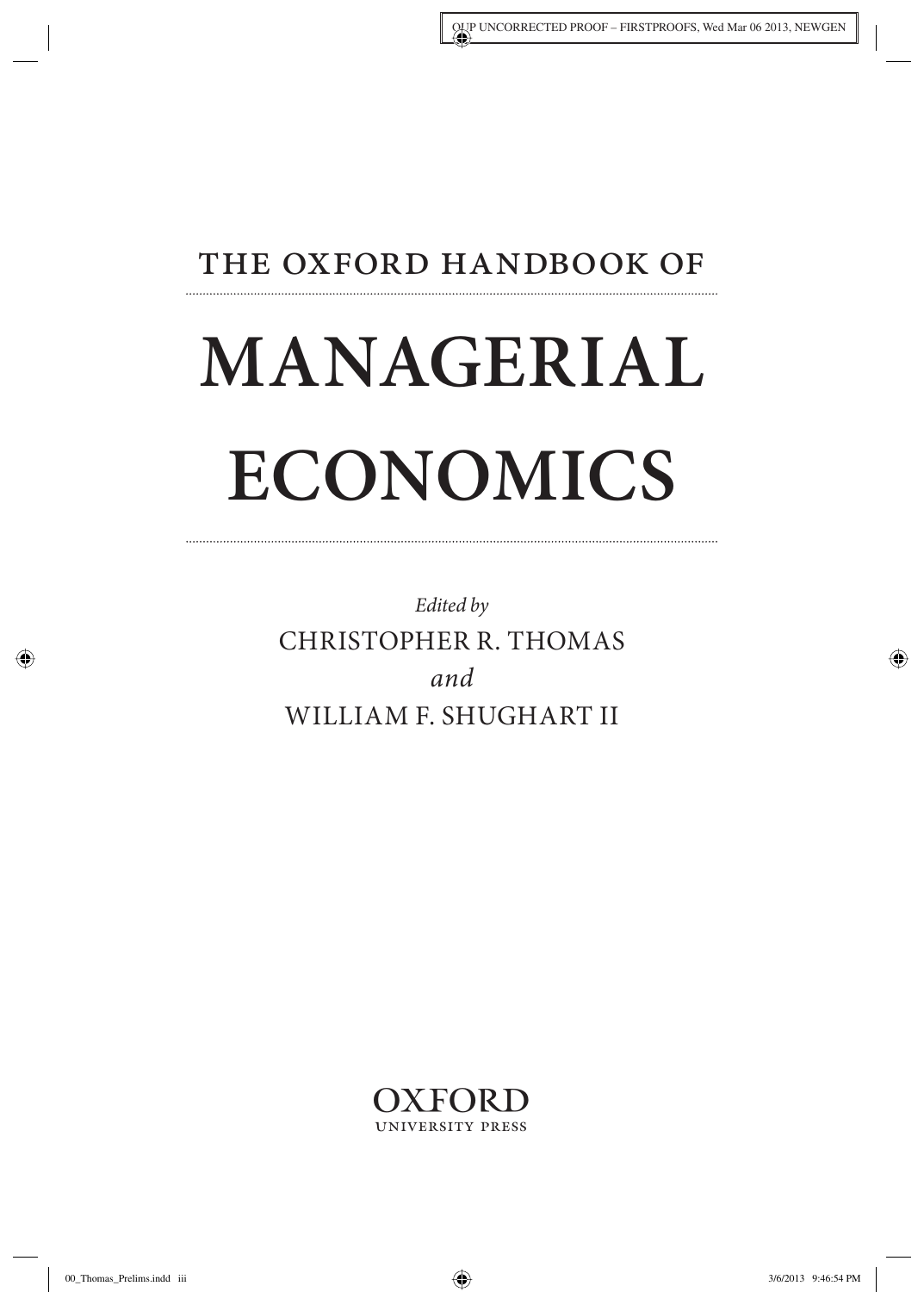OUP UNCORRECTED PROOF - FIRSTPROOFS, Wed Mar 06 2013, NEWG

# **OXFORD**<br>UNIVERSITY PRESS

 Oxford University Press is a department of the University of Oxford. It furthers the University's objective of excellence in research, scholarship, and education by publishing worldwide.

 Oxford New York Auckland Cape Town Dar es Salaam Hong Kong Karachi Kuala Lumpur Madrid Melbourne Mexico City Nairobi New Delhi Shanghai Taipei Toronto

With offices in

Argentina Austria Brazil Chile Czech Republic France Greece Guatemala Hungary Italy Japan Poland Portugal Singapore South Korea Switzerland Thailand Turkey Ukraine Vietnam

 Oxford is a registered trademark of Oxford University Press in the UK and certain other countries.

> Published in the United States of America by Oxford University Press 198 Madison Avenue, New York, NY 10016

> > © Oxford University Press 2013

 All rights reserved. No part of this publication may be reproduced, stored in a retrieval system, or transmitted, in any form or by any means, without the prior permission in writing of Oxford University Press, or as expressly permitted by law, by license, or under terms agreed with the appropriate reproduction rights organization. Inquiries concerning reproduction outside the scope of the above should be sent to the Rights Department, Oxford University Press, at the address above.

> You must not circulate this work in any other form and you must impose this same condition on any acquirer.

Library of Congress Cataloging-in-Publication Data

The Oxford handbook of managerial economics / [edited by] Christopher R. Thomas and William F. Shugart II.

p. cm.

Includes bibliographical references and index.

ISBN 978-0-19-978295-6 (cloth : alk. paper) 1. Managerial economics.

2. Managerial economics—Handbooks, manual, etc. I. Thomas, Christopher R.

II. Shugart, William F. III. Title: Handbook of managerial economics.

HD30.22.094 2013

338.5024′658—dc23 2012033450

 1 3 5 7 9 8 6 4 2 Printed in the United States of America on acid-free paper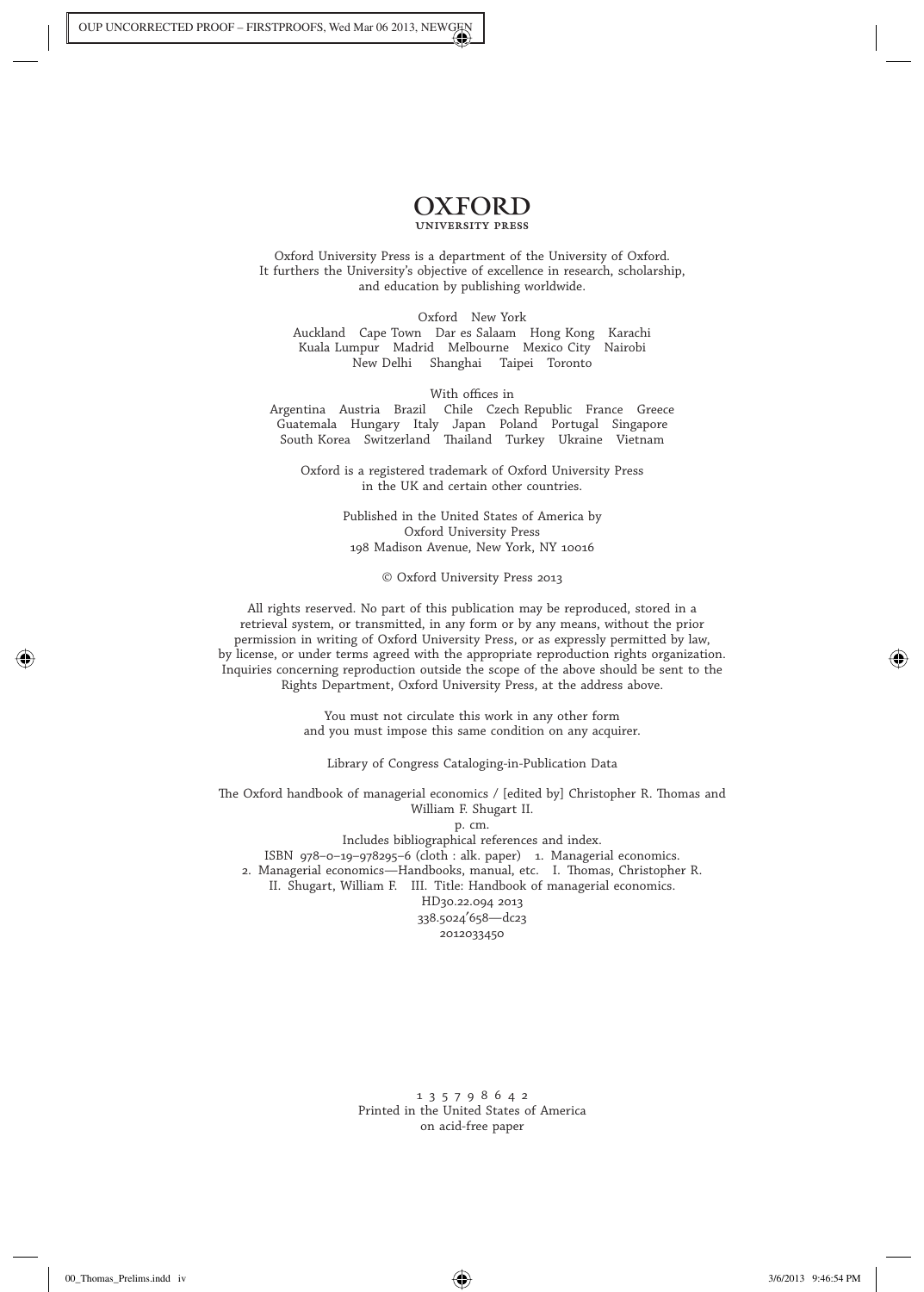OUP UNCORRECTED PROOF – FIRSTPROOFS, Wed Mar 06 2013, NEWGEN

# CONTENTS

| Contributors                                                                                                                                     | ix  |
|--------------------------------------------------------------------------------------------------------------------------------------------------|-----|
| PART I: NATURE, SCOPE, AND FUTURE<br>OF MANAGERIAL ECONOMICS                                                                                     |     |
| 1. Managerial Economics: Introduction and Overview<br>CHRISTOPHER R. THOMAS (U. SOUTH FLORIDA)<br>WILLIAM F. SHUGHART II (UTAH STATE UNIVERSITY) | 3   |
| 2. Managerial Economics: Present and Future<br><b>ANTONY DNES (U. HULL)</b><br>PAUL H. RUBIN (EMORY U.)                                          | 19  |
| PART II: MANAGING DEMAND<br><b>AND COST CONDITIONS</b>                                                                                           |     |
| 3. Market Power: How Does It Arise? How Is It Measured?<br>LAWRENCE J. WHITE (NEW YORK U.)                                                       | 31  |
| 4. Advances in Cost Frontier Analysis of the Firm<br>EMILI GRIFELL-TATJÉ (U. AUTONOMA DE BARCELONA)<br>C. A. KNOX LOVELL (U. QUEENSLAND)         | 66  |
| 5. Supply Chain Design for Managing Disruptive Risks<br><b>SUNIL CHOPRA (NORTHWESTERN U.)</b><br>MANMOHAN S. SODHI (NORTHWESTERN U.)             | 89  |
| 6. Combinatorial Auctions<br>DAVID PORTER (CHAPMAN U.)<br>STEPHEN J. RASSENTI (CHAPMAN U.)<br>WITH DAVID R. MUNRO (UC SANTA CRUZ)                | 108 |

 $\bigoplus$ 

 $\bigoplus$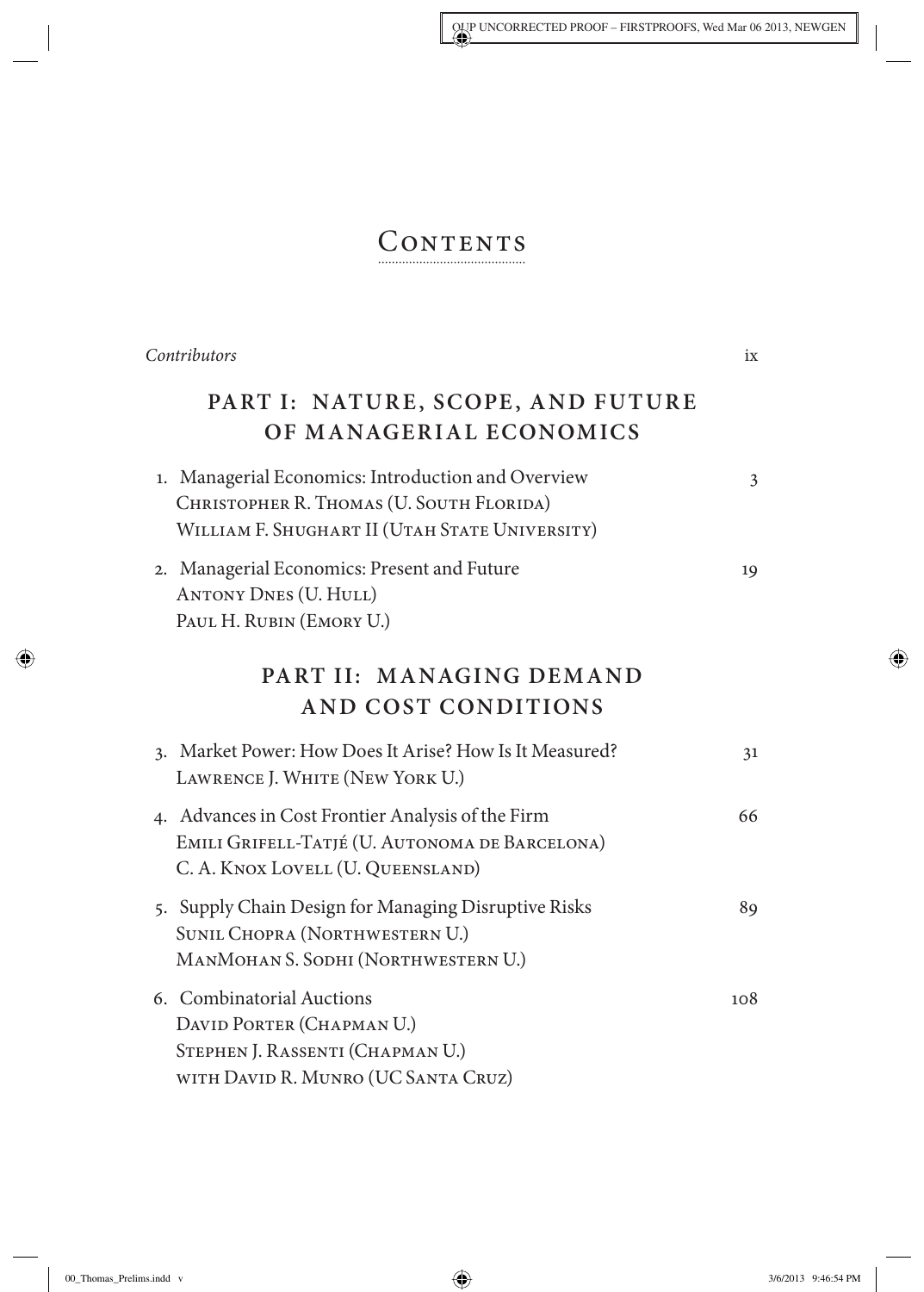## vi CONTENTS

# PART III ANALYTICAL FOUNDATIONS OF **MODERN MANAGERIAL ECONOMICS**

| 7. Game and Information Theory in Modern Managerial Economics<br>ESTHER GAL-OR (U. PITTSBURGH)                                                                  | 129 |
|-----------------------------------------------------------------------------------------------------------------------------------------------------------------|-----|
| 8. Issues in the Analysis of Time, Risk, and Uncertainty<br>WILLIAM S. NEILSON (U. TENNESSEE)                                                                   | 155 |
| 9. Behavioral Economics and Strategic Decision Making<br>MASSIMO GARBUIO (U. SYDNEY)<br>DAN LOVALLO (U. SYDNEY)<br>WITH ELIF KETENCIOGLU (U. SYDNEY)            | 179 |
| PART IV: PRICING, MARKETING<br>TACTICS AND STRATEGIES                                                                                                           |     |
| 10. Advances in Pricing Strategies and Tactics<br>PRAVEEN K. KOPALLE (DARTMOUTH U.)<br>ROBERT G. HANSEN (DARTMOUTH U.)                                          | 203 |
| 11. Product Distribution and Promotion: An Analytical Marketing<br>Perspective<br>CHARLES A. INGENE (U. MISSISSIPPI)<br>XUBING ZHANG (HONG KONG POLYTECHNIC U.) | 236 |
| PART V: STRATEGY AND<br><b>BUSINESS COMPETITION</b>                                                                                                             |     |
| 12. Market Imperfections and Sustainable Competitive Advantage<br>FELIX OBERHOLZER-GEE (HARVARD U.)<br>DENNIS A. YAO (HARVARD U.)                               | 261 |
| 13. The New Managerial Economics of Firm Growth:<br>The Role of Intangible Assets and Capabilities<br>DAVID J. TEECE (UC BERKELEY)                              | 278 |
| 14. Strategies for Network Industries                                                                                                                           | 302 |

⊕

⊕

Oz Shy (Federal Reserve Bank of Boston)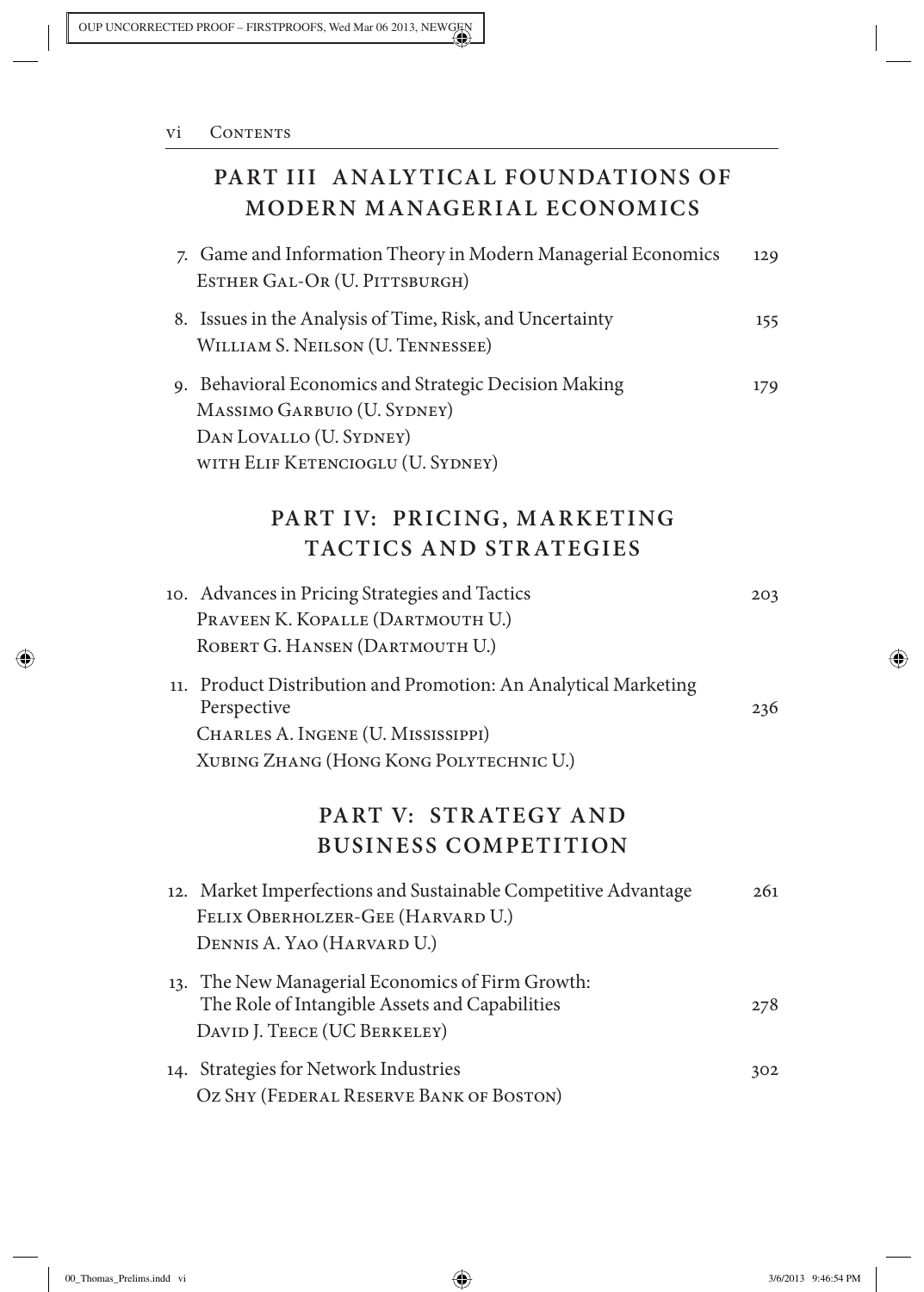| <b>CONTENTS</b>                                                                                                                                                                                    | vii |
|----------------------------------------------------------------------------------------------------------------------------------------------------------------------------------------------------|-----|
| 15. Internalization Theory as the General Theory of<br>International Strategic Management: Past, Present and Future<br>ALAIN VERBEKE (U. CALGARY)                                                  | 325 |
| WITH LIENA KANO (U. CALGARY)                                                                                                                                                                       |     |
| 16. Competitive Strategy in the Nonprofit Sector<br>SHARON M. OSTER (YALE U.)                                                                                                                      | 354 |
| PART VI: ORGANIZATION AND<br><b>MOTIVATION IN THE MODERN FIRM</b>                                                                                                                                  |     |
| 17. Organizational Design and Firm Performance<br>MASSIMO G. COLOMBO (POLITECHNO DI MILANO)<br>MARCO DELMASTRO (ITALIAN COMMUNICATIONS AUTHORITY)<br>LARISSA RABBIOSI (COPENHAGEN BUSINESS SCHOOL) | 373 |
| 18. Design and Implementation of Pay for Performance<br>MICHAEL GIBBS (U. CHICAGO)                                                                                                                 | 397 |
| 19. Vertical Merger<br>RICHARD S. HIGGINS (FINANCE SCHOLARS GROUP)<br>MARK PERELMAN (PINEBRIDGE INVESTMENTS)                                                                                       | 424 |
| 20. The Evolving Modern Theory of the Firm<br>ROBERT MANESS (CHARLES RIVER ASSOCIATES AND<br>TEXAS A&M U.)<br>STEVEN N. WIGGINS (TEXAS A&M U.)                                                     | 449 |
| PART VII: FINANCIAL STRUCTURE<br>AND CORPORATE GOVERNANCE                                                                                                                                          |     |
| 21. Financing the Business Firm<br>LEONCE BARGERON (U. PITTSBURGH)<br>KENNETH LEHN (U. PITTSBURGH)                                                                                                 | 475 |
| 22. Corporate Governance and Firm Performance<br>ANUP AGRAWAL (U. ALABAMA)<br>CHARLES R. KNOEBER (NORTH CAROLINA STATE U.)                                                                         | 491 |

 $\bigoplus$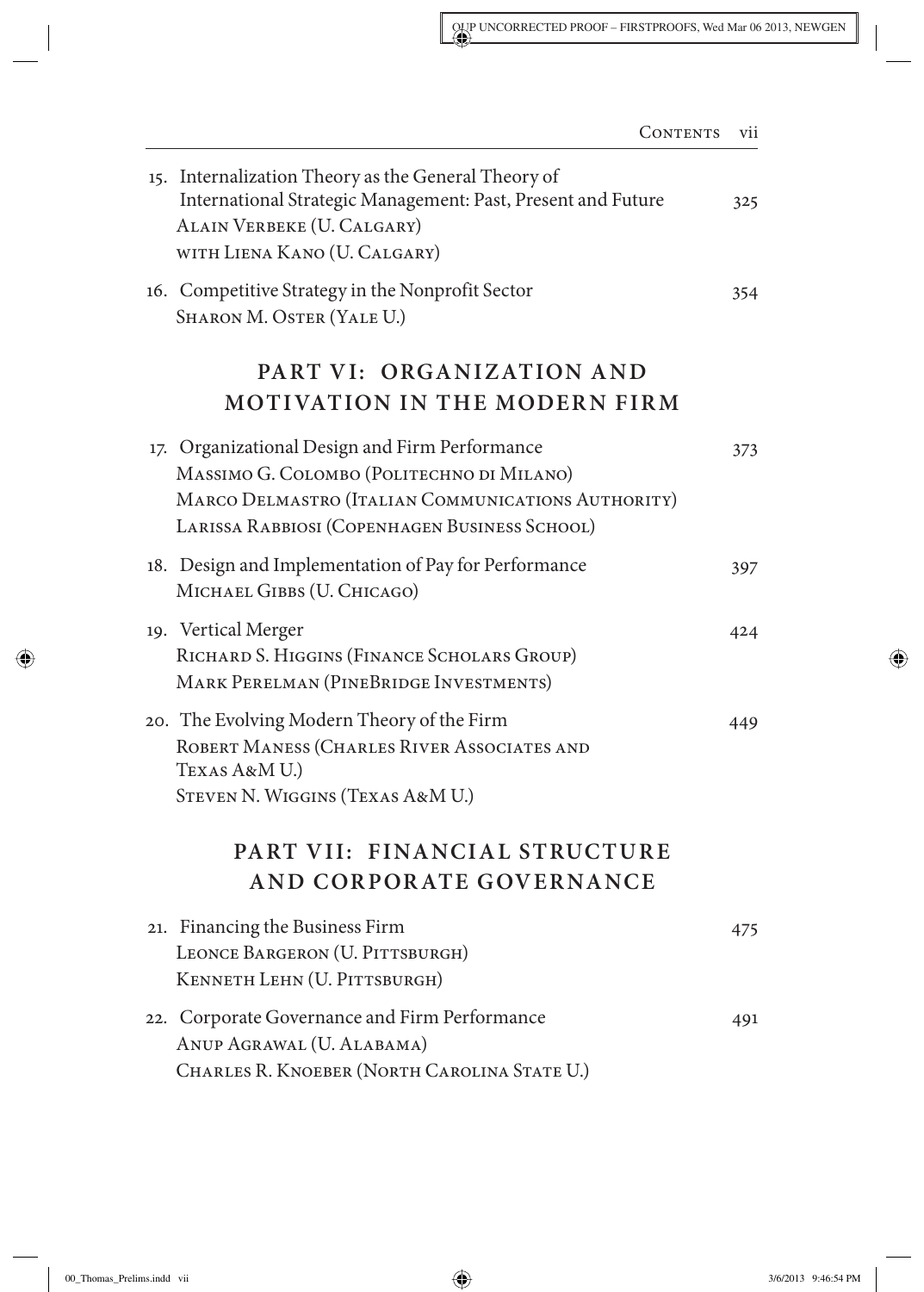## viii CONTENTS

# PART VIII: PUBLIC POLICY FOR MANAGERS

|  | 23. Managing Workplace Safety and Health               | 513  |
|--|--------------------------------------------------------|------|
|  | THOMAS J. KNIESNER (SYRACUSE U.)                       |      |
|  | JOHN D. LEETH (BENTLEY U.)                             |      |
|  | 24. Merger Strategies and Antitrust Concerns           | 537  |
|  | <b>GREGORY J. WERDEN (US DEPARTMENT OF JUSTICE)</b>    |      |
|  | LUKE M. FROEB (VANDERBILT U.)                          |      |
|  | 25. On the Profitability of Corporate Environmentalism | 559. |
|  | THOMAS P. LYON (U. MICHIGAN)                           |      |
|  | JOHN W. MAXWELL (INDIANA U.)                           |      |
|  | <i>Index</i>                                           | 585  |

⊕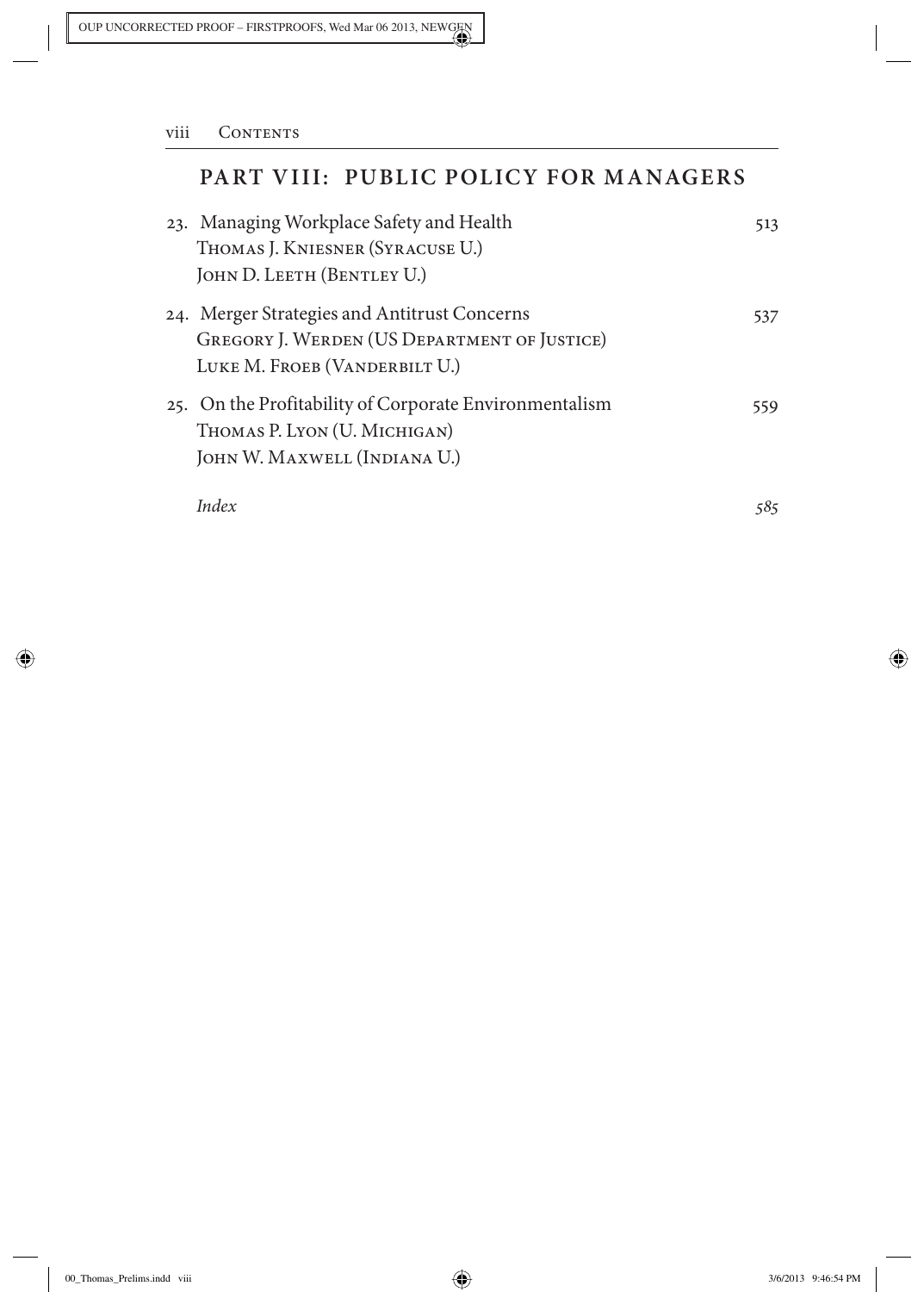## chapter 22

# corp orate governance and firm performance

#### anup agrawal and charles r. knoeber

THIS chapter reviews the sizeable literature on corporate governance and firm performance in economies with relatively dispersed stock ownership and an active market for corporate control, such as the United States and the United Kingdom. This review is not intended to be exhaustive and we apologize to authors whose work is not cited. Instead, we provide a conceptual overview, suggest important issues, and offer a pathway to the larger literature. We start in section 22.1 by outlining a framework of the basic agency problem between managers and shareholders and the corporate governance mechanisms that have evolved to address this problem. Section 22.2 deals with the relation between firm performance and inside ownership. Section 22.3 pertains to the relation between firm performance and monitoring by large shareholders, monitoring by boards, and shareholder rights regarding takeover of the firm. Section 22.4 considers the relation between governance regulation and firm performance. Section 22.5 deals with the relation between governance and firm performance in family firms. Finally, section 22.6 provides a summary and identifies some remaining puzzles and unresolved issues for future research.

# **22.1 The Agency Problem**

Owners (i.e., shareholders) of a firm have a claim on the firm's net income. As a consequence, their interest is in greater net income and its multiperiod, present value analog—a higher stock price. Call this profit, and label it  $\pi$ . Larger  $\pi$  means better performance. However, owners do not operate their firm; they employ managers to do this for them. Hired managers have no inherent interest in firm profit since this belongs to the owners, but their behavior affects profit. To capture this, think of a manager choosing what Demsetz (1983) calls on-the-job consumption or what is often referred to as private benefits. Call this *a*. On-the-job consumption may be in the form of perks,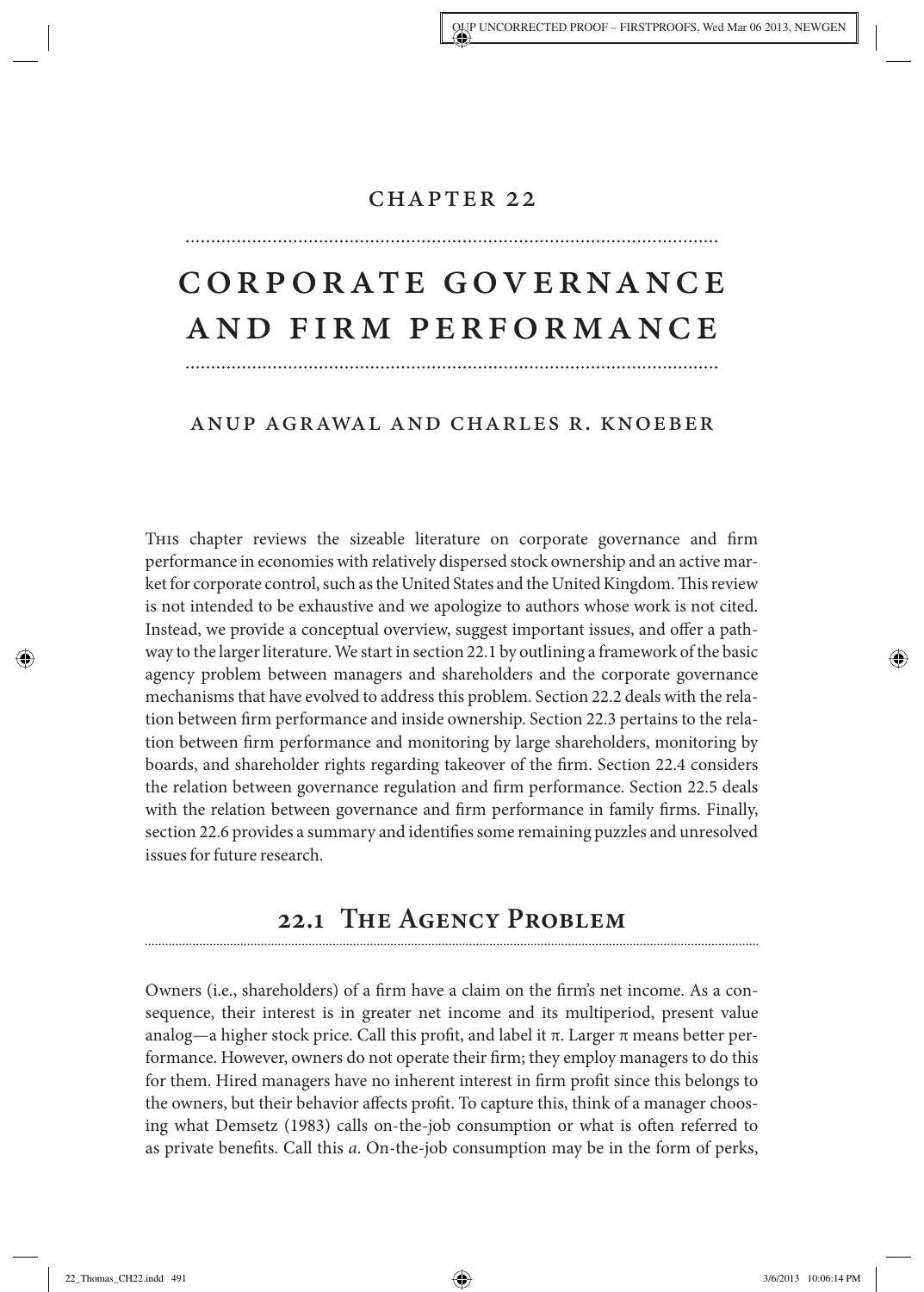such as airplane use, but it is much broader. Not working hard, not taking chances, or indulging one's political tastes with company resources are all forms of *a*. Importantly, profit depends inversely on *a*, or  $π(a)$  where  $π' < 0$ . Since the benefits of *a* are enjoyed by managers while the costs are borne by owners (lower profit), managers will choose an *a* that is too large from the owners' point of view.<sup>1</sup> This is the agency problem. Managers' incentives are not aligned with those of the owners. The result is lower profit or worse performance. Solving or ameliorating the agency problem provides better incentives to managers and results in better firm performance.

There are two fundamental ways for owners to address the agency problem. The first way is to make the managers part owners—that is, inside ownership. As part owners, managers will still enjoy the benefits of on-the-job consumption but will now also incur some of the costs. The greater is inside ownership, the more aligned are the interests of owners and managers. The advantage of inside ownership as a way to address the agency problem is that owners do not have to monitor managers. Profit (or stock price),  $\pi$ , is the *outcome* of manager behavior, and it is publicly observed. When owners are enriched, managers (as owners) are automatically enriched as well. The disadvantage of inside ownership is that profit depends on many things in addition to manager behavior, *a*. This makes profit a noisy signal of what managers have done. There are two undesirable consequences of this noise. First, by diffusing the link between better manager behavior (less *a* ) and manager reward, it dilutes the incentive for managers to behave better. Second, it imposes risk on managers because their reward is partly determined by things beyond their control. Since managers are risk averse, they must be paid more to bear this risk.

The second way is for owners to monitor managers in order to try to measure *input a* directly and then to reward or penalize managers based upon their measured behavior. The advantage of rewarding managers based on owner monitoring is that it makes the link between manager behavior and reward less noisy. So, incentives can be made stronger and managers need bear less risk. The disadvantage is that it is costly for owners to monitor. This is a particular problem because owners face a free-rider problem. Each owner benefits from better manager behavior when another owner incurs the cost of monitoring. Each, then, would like to free-ride on the monitoring effort of others. Motivating owner monitoring becomes a problem.

 Neither way of addressing the agency problem is perfect. Moreover, both ways allow for differences in firm mechanisms that in turn determine the effectiveness of owner response to the agency problem. Sometimes firms adopt these mechanisms; sometimes they are imposed on them. The set of such mechanisms employed by a firm is what we call corporate governance.

# **22.2 Inside Ownership**

 Greater inside ownership raises the cost to managers of on-the-job consumption, *a* , and so should lead to less *a* and, in turn, larger firm profits. The empirical literature assessing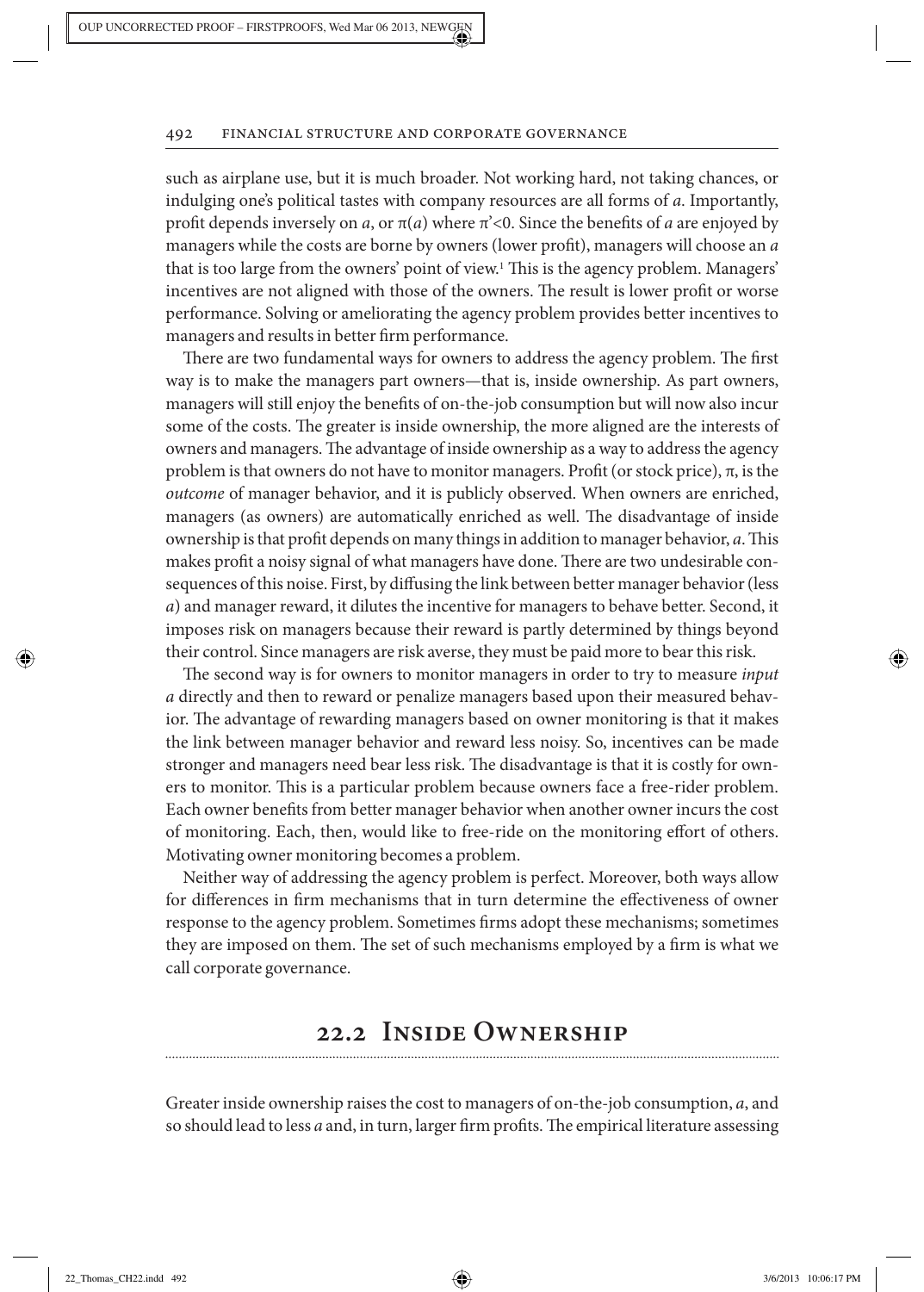the relationship between inside ownership and firm performance largely began with a 1988 paper by Morck et al. For large US firms in 1980, they regress Tobin's q (measured as the market value of a firm divided by the book value of its total assets) on the fraction of the firm owned by its board of directors. Using a piecewise linear model, they find a surprising relation. For inside ownership less than 5%, increasing ownership results in improved firm performance (larger Tobin's q); but for inside ownership between 5% and 25%, increasing ownership results in poorer firm performance (and there is little effect for inside ownership greater than 25%). McConnell and Servaes (1990) extend this analysis to the years 1976 and 1986 and to a broader set of firms. Instead of a piecewise linear model, they estimate a quadratic model, including both the fraction of inside ownership and its square. And they find a similar result. Increasing inside ownership results in improved firm performance up to about 50% inside ownership in 1976 and up to about 38% inside ownership in 1986, but beyond that increased inside ownership worsens firm performance.

 Morck et al. suggest a rationale for the non-monotonic relation between inside ownership and firm performance. In addition to inside ownership giving managers a claim on firm profits, it also gives managers voting power. As this power becomes greater, managers will be harder to displace and so become more entrenched. Increased inside ownership, then, has two opposing effects on managerial incentives. Managers behave better because they have a stake in firm profits, but they behave worse because they are less afraid of dismissal. The latter implies that owners are monitoring the managers and linking manager tenure to manager behavior (the second way to address the agency problem). Importantly, this means that there are multiple mechanisms at work and that these act together to provide incentives to managers.

 Two issues bedevil the interpretation of the non-monotonic relation between inside ownership and firm performance. One is multiple mechanisms. A regression that looks at inside ownership alone is likely mis-specified and so the inside ownership effect may be spurious. The second is the endogeneity of inside ownership and firm performance. Since inside ownership is chosen by the firm, treating it as arising exogenously may lead to misleading estimates of the effect of inside ownership on firm performance. Starting with the second issue, Demsetz (1983) and later Demsetz and Lehn (1985) consider the relation between ownership concentration (their focus is not exclusively on inside ownership) and firm performance. If firms choose inside ownership optimally, then it will differ across firms depending on a firm's costs and benefits of greater insider ownership. Where cost is high or benefit is low, inside ownership will be small; where cost is low or benefit is high, insider ownership will be large. So, inside ownership will vary among firms, but if each firm has chosen it optimally then all are maximizing profits. There should be no cross-sectional relation between inside ownership and firm performance. That such a relation exists suggests either that firms do not choose optimally (the implicit assumption in Morck et al. 1988; and McConnell and Servaes 1990) or that something else (such as the cost or benefit of inside ownership) is driving both firm performance and inside ownership. If this endogeneity is accounted for empirically, the relation between inside ownership and firm performance should evaporate.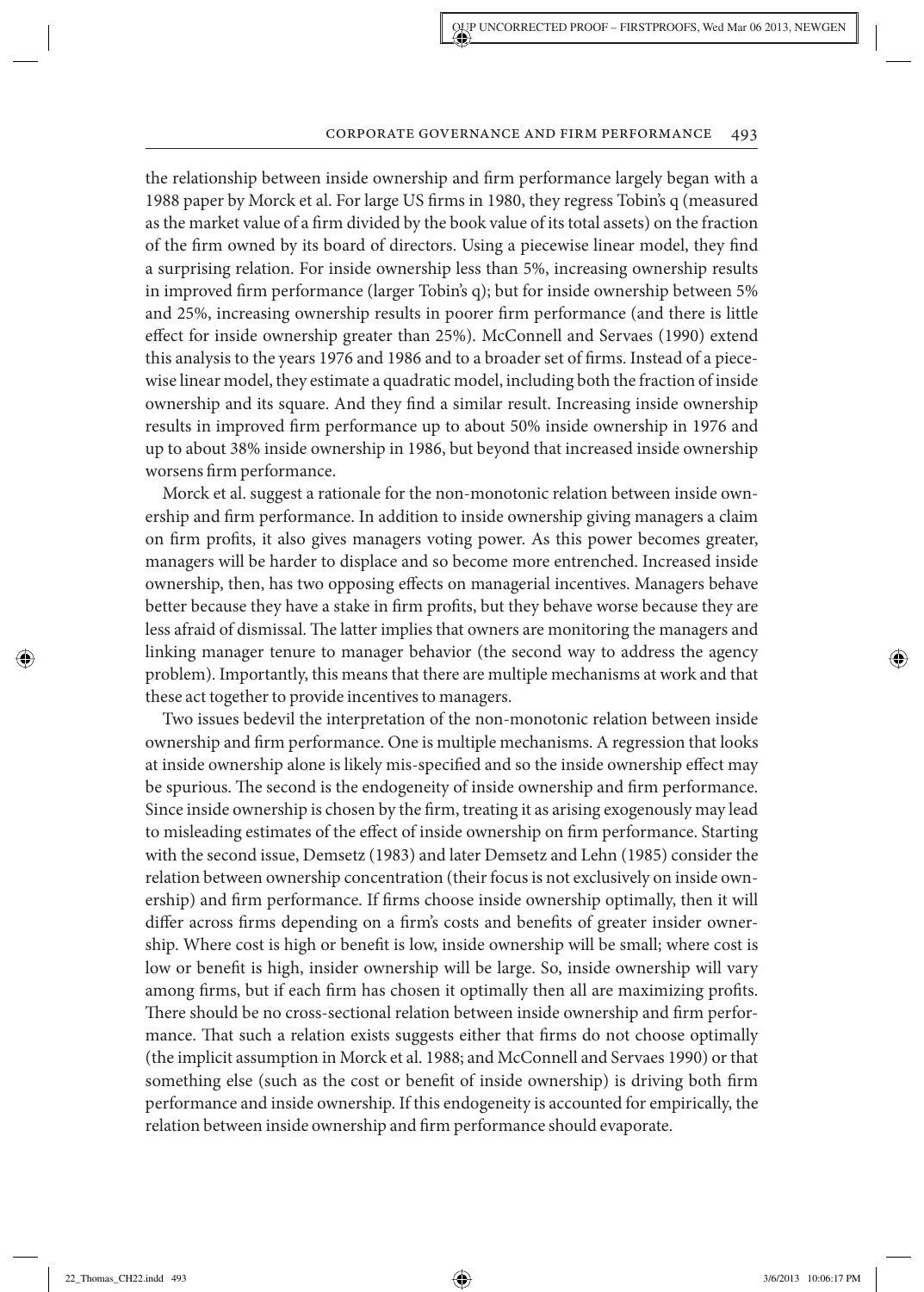With these two issues in mind, Agrawal and Knoeber (1996) examine the relation between inside ownership and firm performance (again, using Tobin's q) for large US firms in 1987. Using a quadratic model like McConnell and Servaes (1990), they find a similar nonlinear relation between inside ownership and firm performance. And, when they introduce six other mechanisms that also provide incentives to managers (tied to the concentration of ownership by outsiders, board composition, and the markets for managers, capital and corporate control) into the estimation, the relation between inside ownership and firm performance largely disappears. When they estimate a simultaneous equation system consisting of one equation for each of the six governance mechanisms and an equation for Tobin's q to account for the simultaneity and endogeneity of these governance mechanisms and firm performance, this relationship evaporates.

Himmelberg et al. (1999) provide a similar finding. Using panel data for 1982–92, they find strong evidence that unobserved heterogeneity among firms is an important determinant of inside ownership. Controlling for this heterogeneity with firm fixed effects, the relation between inside ownership and firm performance disappears. Both the simultaneous equations and the firm fixed effects approaches are subject to several criticisms. First, it is very difficult to find appropriate instrumental variables for each equation and poor instruments may disguise an underlying relationship. Second, the simultaneous equations approach is quite sensitive to model specification. A mis-specification of any equation affects the entire system and inflates the standard errors (i.e., reduces t-statistics) of the coefficient estimates. Finally, firm fixed effects require within-firm variation in inside ownership to drive changes in firm performance. Zhou (2001) argues that within-firm variation in inside ownership is small and unlikely to motivate changes in long-term decision making by managers and so ultimately in firm performance. So even if inside ownership does affect firm performance, evidence of this relation is unlikely to survive the use of firm fixed effects.

 Gompers et al. (2010) return to the rationale that Morck et al. (1988) provide for the non-monotonic relation they find between inside ownership and firm performance. Greater inside ownership engenders two opposing incentive effects. As owners, managers' claim on profits means that they pay more for their on-the-job consumption but as owners with votes, managers are more secure in their jobs. Looking at firms with dual-class stock which divide cash-flow rights differently from voting rights, they are able to estimate the two incentive effects separately. They find that, holding voting rights constant, an increase in cash-flow rights improves firm performance (at least until inside ownership is quite large). And holding cash-flow rights constant, an increase in voting rights reduces firm performance. Combined, greater inside ownership has a non-monotonic effect on firm performance (industry-adjusted Tobin's q), similar to that in McConnell and Servaes (1990). Moreover, these results persist after using instrumental variables to account for endogeneity.

 Although primarily concerned with the endogeneity of inside ownership, Cho (1998) considers the path by which inside ownership may affect firm performance. He posits that inside ownership affects the level of firm investment (measured either by capital expenditures or R&D expenditures), which in turn affects firm performance. Using a

22\_Thomas\_CH22.indd 494 22\_Thomas\_CH22.indd 494 22\_Thomas\_CH22.indd 494 22\_Thomas\_CH22.indd 494 23/6/2013 10:06:17 PM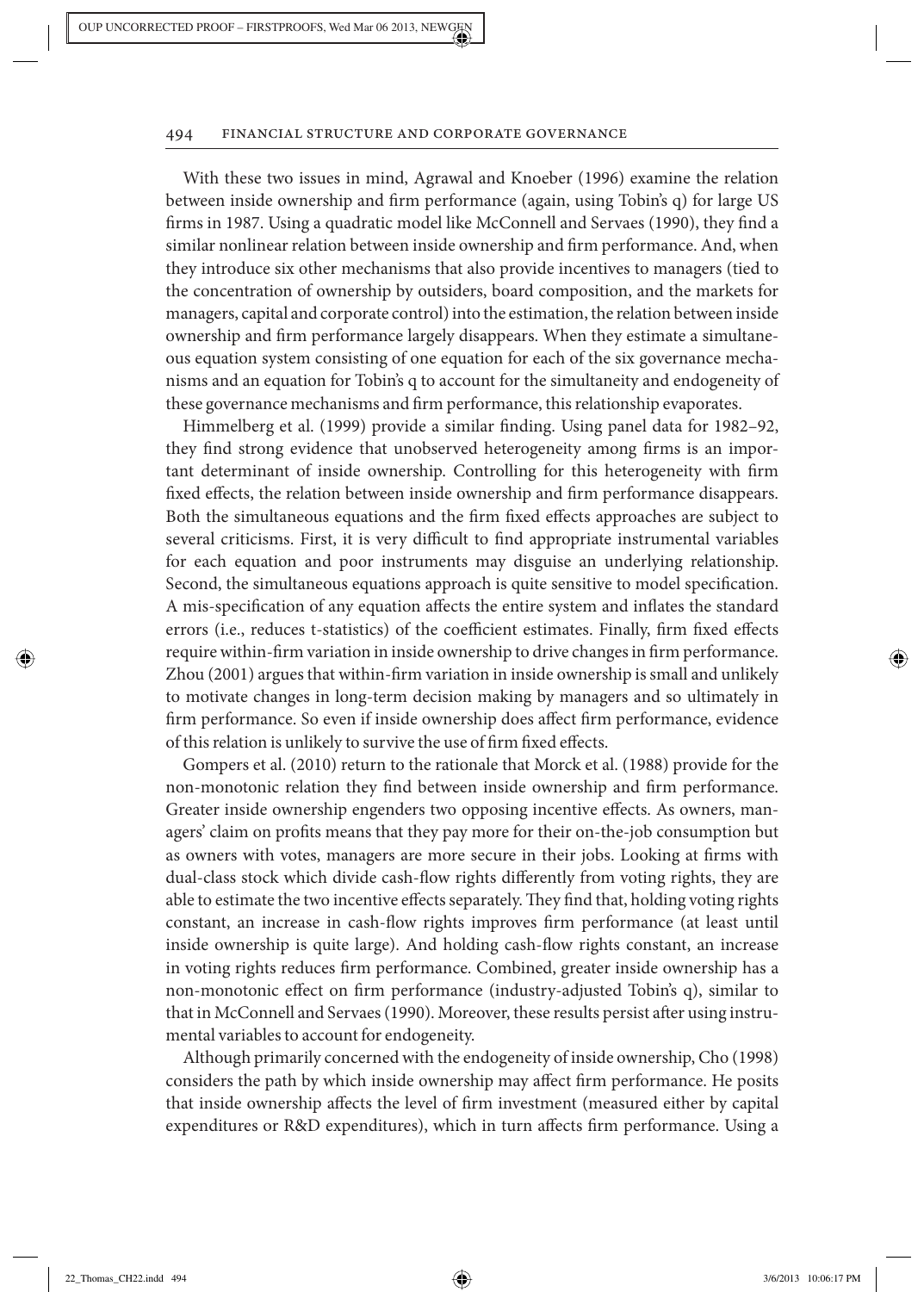piecewise linear model and data for large US firms in 1991, he finds an empirical relation between inside ownership and investment level that is similar to that found by Morck et al. (1988), suggesting that this may be the path along which inside ownership affects firm performance. But when 2SLS is used to account for the endogeneity of these variables, the relation disappears.

Coles et al. (2012) push this approach further. They develop a parsimonious structural model in which optimal inside ownership and firm performance are jointly determined in equilibrium. They then use data for firms during the 1993–2000 period to calibrate this model, solving for the implied unobservable parameters that would make observed choices optimal. They then use this model to simulate data and use it to estimate a regression model like that in McConnell and Servaes (1990). And they find a very similar result. As inside ownership increases, Tobin's q at first rises and then falls. This suggests that the empirical non-monotonic relation between inside ownership and firm performance may indeed be spurious. More interestingly, employing the standard instrumental variables and fixed effects treatments to the simulated data does not eliminate this spurious relation. The endogeneity problem appears particularly difficult to solve here.

## **22.3 Monitoring**

 Section 22.3.1 deals with monitoring by large shareholders, section 22.3.2 deals with monitoring by boards, and section 22.3.3 deals with shareholder rights regarding takeover of the firm.

### **22.3.1 Large Shareholders**

Because they receive a large proportion of firm profits, large shareholders, such as blockholders and institutional investors, have stronger incentives to monitor and contract with managers to reduce agency problems (see, e.g., Demsetz and Lehn 1985; Shleifer and Vishny 1986; and Holderness 2003). However, blockholders can also use their power to extract private benefits. Analyzing block sales, Barclay and Holderness (1989, 1992) argue that in the absence of private benefits, blocks should trade at the exchange price. They find that on average, blocks command a substantial premium over the exchange price, suggesting that blocks confer private benefits. Moreover when blocks are sold at a premium, stock prices typically increase (though not to the block price), suggesting both shared and private benefits of block ownership. But Atanasov et al. (2010) find that publicly traded firms with corporate blockholders who own substantial minority stakes are valued at substantial discounts to peers, which suggests that such blockholders extract private benefits that exceed any shared benefits from their ownership.

McConnell and Servaes (1990) find no significant relation between firm valuations  $(i.e., Tobin's q)$  and the existence or holdings of an outside blockholder. They examine

↔

↔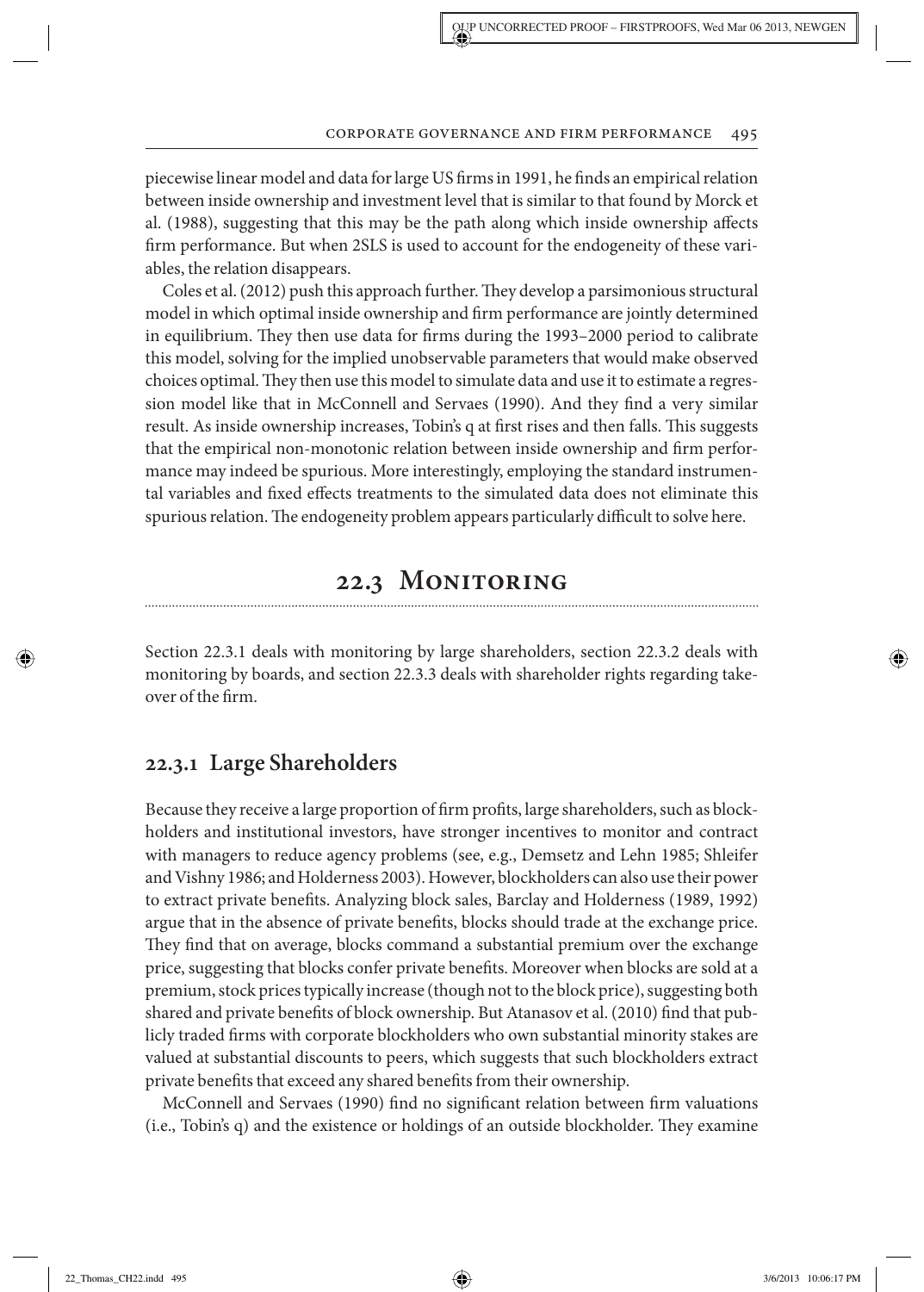a large sample of NYSE and AMEX firms for two years, 1976 and 1986. Mehran (1995) also finds no significant relationship between firm performance (both Tobin's q and return on assets) and outside blockholdings. In a similar vein, Holderness and Sheehan  $(1988)$  find no significant differences between the accounting rates of return or Tobin's q of paired majority-owned and diffusely held corporations. But these early studies do not take into account the endogeneity of blockholdings.

Becker, Cronqvist and Fahlenbrach (2011) separate the selection and treatment effects of individual outside blockholder existence on firm (operating) performance. Using the number of wealthy individuals per public firm in the state of a firm's headquarters as an instrument for blockholder presence in a firm, they find that blockholder presence significantly improves firm performance. Their sample consists of about 6000 firm-years of data on S&P 1500 firms from 1996 to 2001.

 Agrawal and Nasser (2011) argue that neither board independence nor outside blockholder presence alone may be a match for CEO power in most firms. Nominally independent directors with negligible shareholdings may have neither sufficient incentive nor the ability to confront a powerful CEO, especially if they have been handpicked by the CEO. While an outside blockholder has an incentive to monitor the CEO, without a board seat, he may lack sufficient information and a regular forum for monitoring the CEO. Thus, independent directors who are blockholders (IDBs) enjoy a unique position and power in a firm. IDBs can use this power to increase firm valuation, which would benefit all shareholders, but can also extract private benefits. Using a panel containing about 11,500 firm-years for S&P 1500 firms over the 1998–2006 period, Agrawal and Nasser find that firms with IDBs have higher valuations, as measured by Tobin's q. They explicitly account for the endogeneity of IDB presence and control for board independence and outside blockholder presence, neither of which has a significant effect on q. About three-fourths of the IDBs in their sample are individual investors, who drive most of their results.

 Another stream of the literature examines the relation between stockholdings of other large investors, such as institutions and activist hedge funds, and firm performance. These investors have incentives to monitor and they can pressure managers to adopt better corporate governance. Black (1998), Karpoff (2001) and Gillan and Starks (2007) provide excellent reviews of the large literature on institutional activism. These reviews show that activism by institutional investors, such as mutual funds and pension funds, does not improve firm performance. This ineffectiveness is often attributed to regulatory and institutional constraints. On the other hand, as Brav et al. (2009) discuss in their review of the literature on hedge fund activism, activist hedge funds are more successful in influencing corporate boards and managers, leading to better stock returns and operating performance.

## **22.3.2 Boards**

The board of directors is the locus for monitoring and rewarding (penalizing) managers. However, this is not the only role that boards play. They also act as advisors providing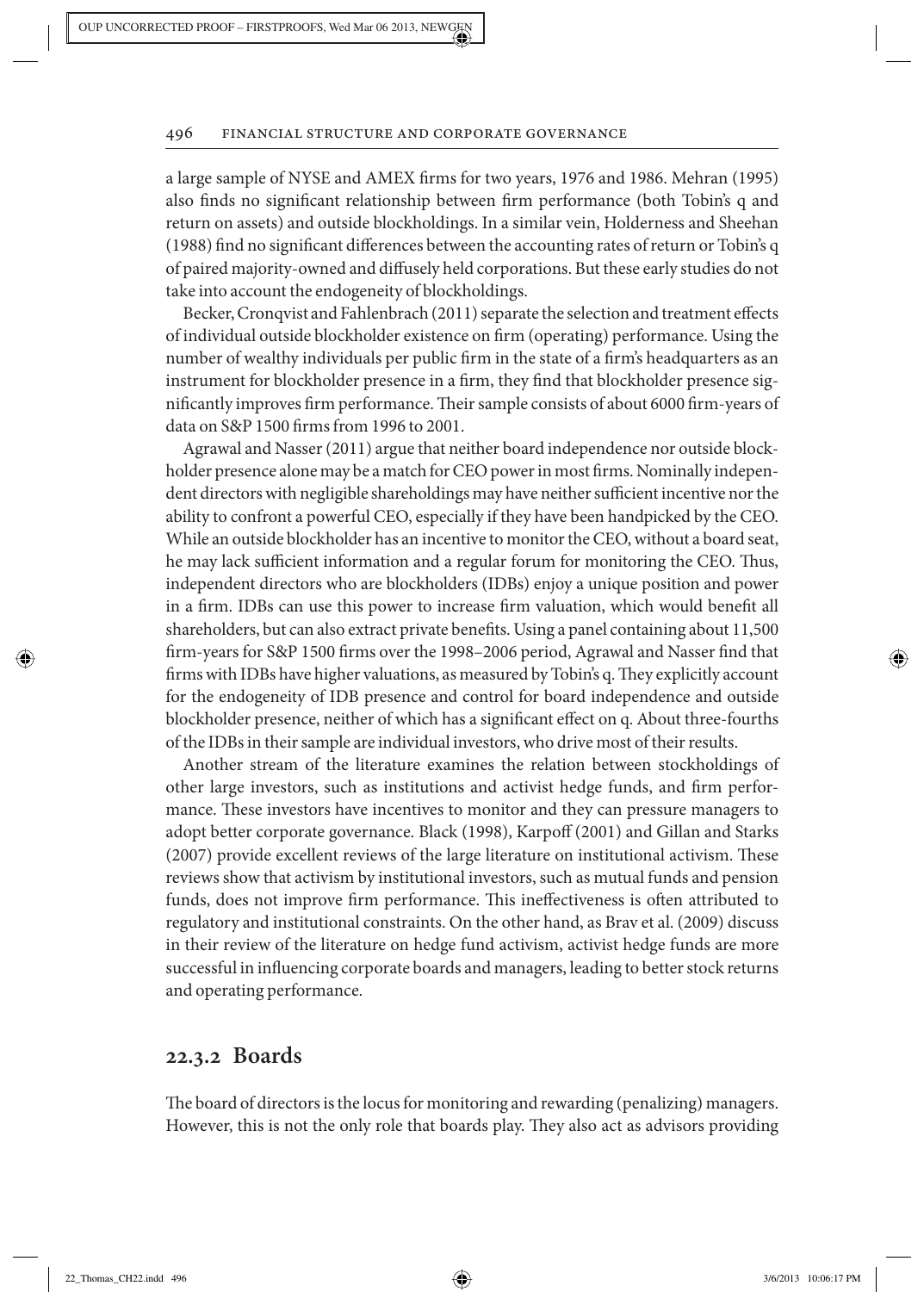input into strategic decision making. Our focus is monitoring, but nothing comes free. Better monitoring likely means poorer advising.

 Boards are typically measured by two characteristics—their size (number of members) and their composition (fraction of members who are outsiders or independent of management). With either characteristic, there is a trade-off between more information and more effective decision making. Bigger boards bring more (sources of) information but make coming to a collective decision more difficult. Similarly more outsider-oriented boards sacrifice information that insiders bring, but may be more unified in what to do given the available information. An optimal board is one with the size and composition that adjusts this trade-off to maximize firm value. If boards are constituted optimally, they likely will differ across firms, reflecting the relative value of better information and better execution. However, following Demsetz (1983), looking across firms, there should be no relation between board structure and firm performance. The evidence is mixed.

Yermack (1996) examines large US firms from 1984 to 1991 and finds a strong negative effect of board size on Tobin's q. Boards seem systematically to be too big. Moreover, this is very costly. For a firm with eight board members (the average is about twelve), an extra member reduces firm value by \$100 million; for a firm with fifteen board members, an extra member reduces firm value by \$50 million. This is a puzzling finding. Why should essentially all firms appear unwilling, despite the substantial rewards, to reduce board size? One possibility is that the trade-off between information and execution changed for all firms (say because globalization made all markets more competitive) due to an increase in the relative value of execution. So, boards that once were optimal no longer are. All firms will adjust, but those with higher adjustment costs will do so more slowly. During this process there will be a negative relation between board size and firm performance. But in addition, we should see board size falling on average. This is exactly what has happened, with board sizes falling by about two members since Yermack's study.

 Hermalin and Weisbach (1991) investigate the relation between the fraction of board members who are outsiders and Tobin's q for firms during five different years (mostly in the 1970s). They estimate a piecewise linear model using instrumental variables to account for endogeneity. They find no relation between board composition and firm performance, consistent with firms choosing board composition optimally.

 Duchin et al. (2010) take advantage of the natural experiment provided by the implementation of Sarbanes-Oxley Act (SOX) rules requiring minimum proportions of outside directors. They first predict firm changes in the proportion of outside (independent) directors during 2000–2005 (SOX passed in 2002). They then regress changes in firm performance over the same period on the (predicted) change in board composition. If board composition was optimal and SOX-induced changes are suboptimal, then firm performance should fall. And where those induced changes are greatest, firm performance should fall the most. Increases in the proportion of outsiders should be negatively related to firm performance. For firms where insiders are an important source of information (where analysts' predictions show great dispersion), this is indeed the

 $22$ \_Thomas\_CH22.indd 497 22\_Thomas\_CH22.indd 497 22\_Thomas\_CH22.indd 497 3/6/2013 10:06:17 PM /6/2013 10:06:17 PM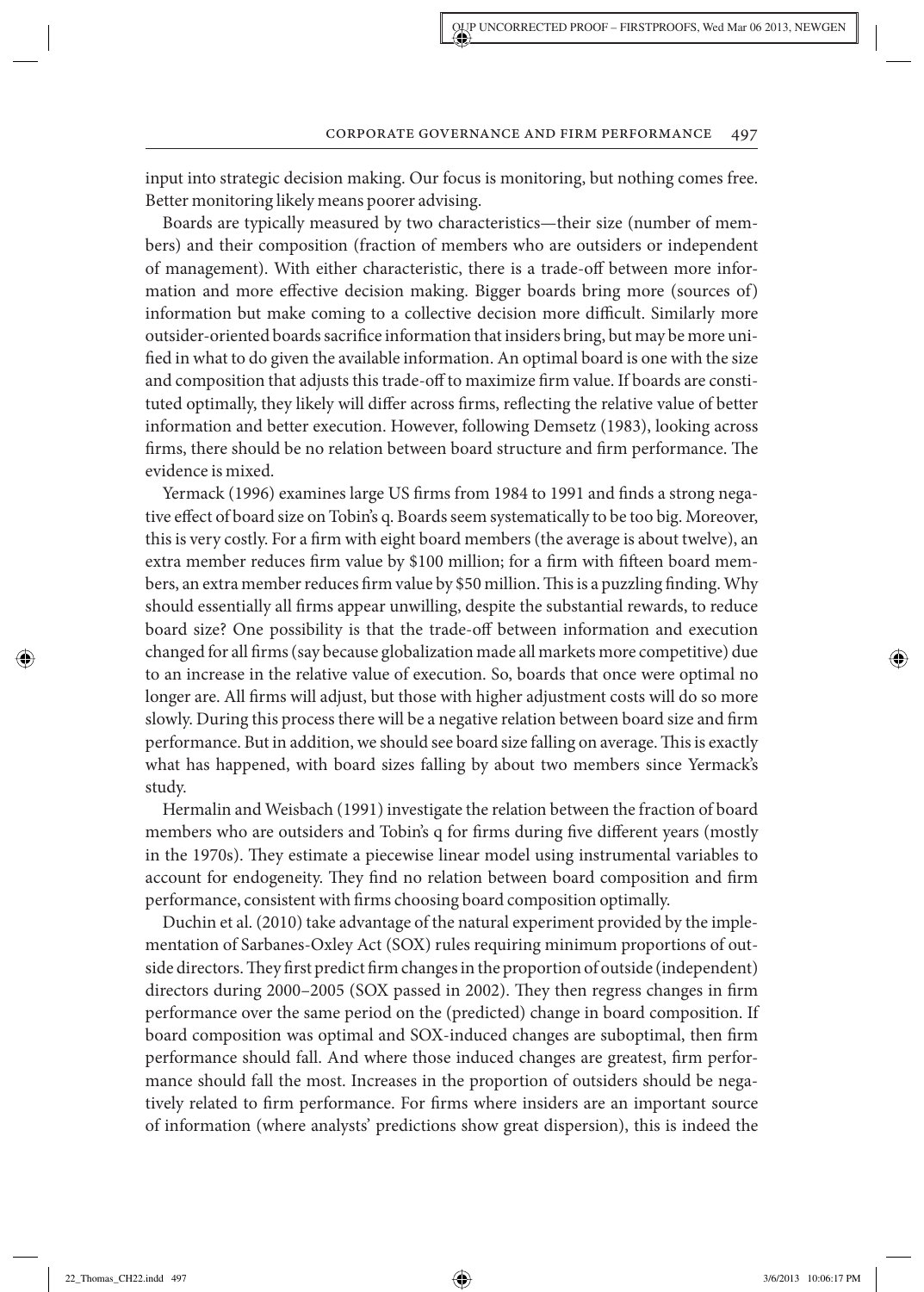case. But for firms where insiders are not an important source of information (dispersion among analysts' predictions is small), the induced increase in the proportion of outsiders increases firm performance. This suggests that for this set of firms, board composition was not chosen optimally.

Boards structure themselves into smaller committees for certain tasks. The number of such committees varies across boards, but their purposes comport with the two roles that boards play—monitoring and advising. Audit, nominating, and compensation committees focus on monitoring. Others such as the finance and investment committees focus on advising. Klein (1998), like Hermalin and Weisbach (1991), finds no relation between the proportion of outside directors and firm performance among large US firms in the early 1990s. Similarly, she finds no relation between firm performance and the proportion of outsiders on committees focused on monitoring, but she finds a negative relation between firm performance and the proportion of outsiders on committees focused on advising. The latter result suggests that insiders play an important informational role and that boards may not take sufficient advantage of this.

 Faleye et al. (2011) characterize outside board members as intensively engaged in monitoring if a majority are on at least two committees devoted to monitoring. Based on a sample of S&P 1500 firms over the 1986–2006 period, they find evidence that this effort is successful. Firms with outsiders intensively engaged in monitoring provide smaller excess CEO compensation and are more likely to dismiss a CEO for poor performance. But these gains come at a cost—less intensive advising—and this cost is exhibited in poorer acquisition returns and poorer innovation. Moreover, the net effect of intensive outsider monitoring is to reduce firm performance (lower Tobin's q). This result survives controls for the endogeneity of board structure, including a test on firms that were forced to change committee structure by SOX. Adams and Ferreira (2009) focus on women directors (mostly outsiders) and find a similar result. Women directors serve disproportionately on monitoring committees and the greater is the fraction of women board members, the more likely it is that a poorly performing CEO will be fired. But firm performance declines with the fraction of women directors, even accounting for endogeneity.

## **22.3.3 Shareholder Rights**

 Gompers et al. (GIM 2003) use the incidence of twenty-four governance rules to construct a Governance Index (G) to measure the level of shareholder rights at S&P 1500 firms during the 1990s. Most of these rules are antitakeover provisions (ATPs) in the corporate charter or bylaws, such as classified boards, fair price provisions, or poison pills; others are state antitakeover laws that apply to firms incorporated in the state. GIM find that firms with stronger shareholder rights (i.e., fewer ATPs) had higher valuations (Tobin's q), higher profits and higher stock returns. The results on q and profits are puzzling: Why don't shareholders of all firms demand more rights to increase the profitability and value of their investments? And the results on stock returns are inconsistent with weak-form market efficiency.

⊕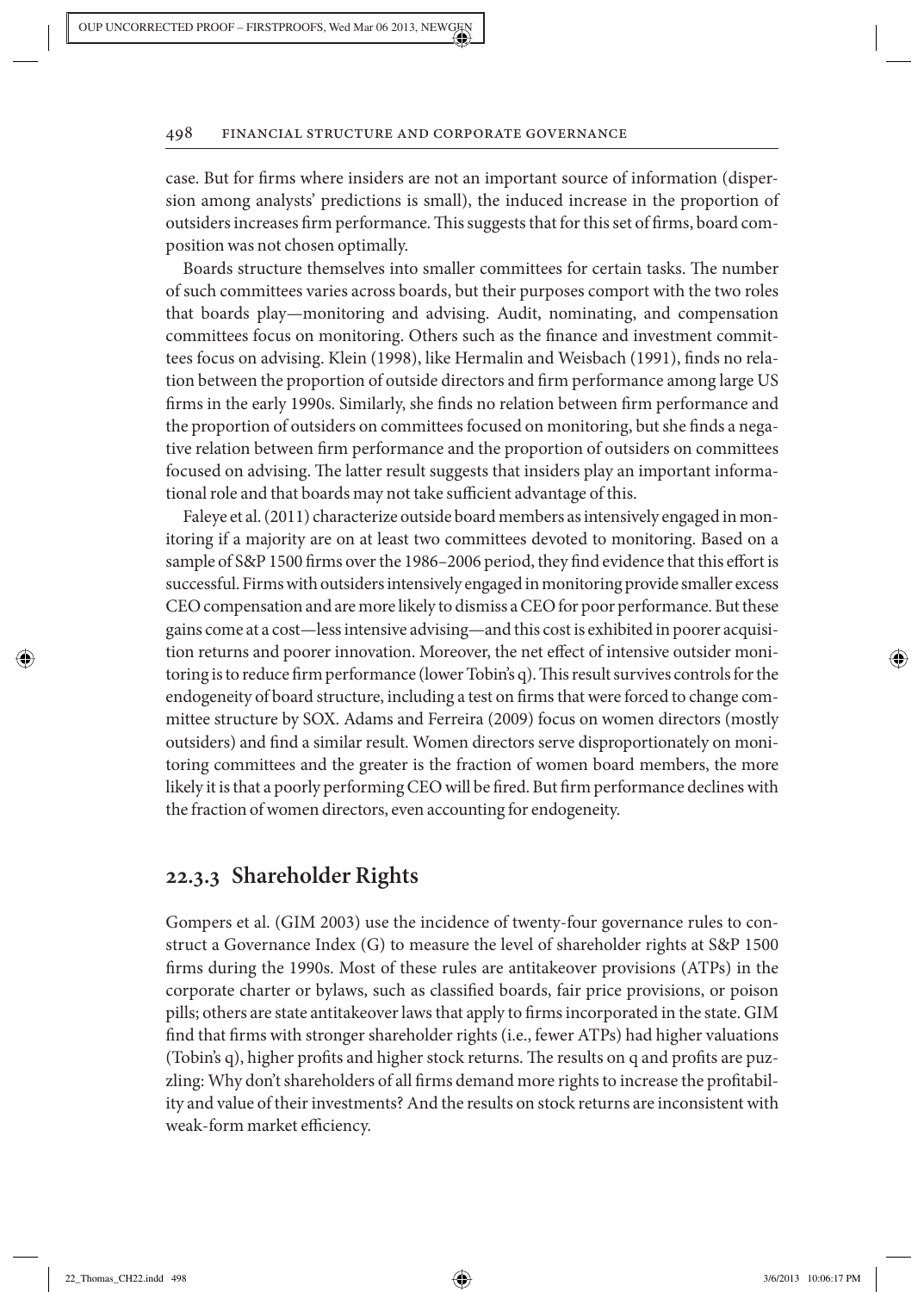GIM argue that weak shareholder rights may cause additional agency costs and so compromise operating performance. If investors underestimate these additional costs, stock returns would be lower than expected, leading to lower valuations. GIM find some support for this explanation in the form of more capital spending and takeover activity, suggesting greater agency costs, in firms with weak shareholder rights. Alternatively, since governance provisions are not adopted randomly, they may not cause higher agency costs, but their presence may be correlated with other characteristics that produced abnormal returns in the 1990s. In support of this omitted variables explanation, the authors find that industry effects explain some of their results. They conclude that the remaining performance differences, which are economically large, were either directly caused by governance provisions or were related to unobservable or hard-to-measure characteristics correlated with them.

Bebchuk et al. (BCF 2009) provide a more parsimonious specification of GIM's main results. They construct an entrenchment index based on just six of the twenty-four provisions in the G-index that essentially replicates GIM's results on firm valuation and abnormal stock returns. These six provisions are staggered board terms, limits to shareholder bylaw amendments, poison pills, golden parachutes, and supermajority requirements for mergers and amending charters. The other eighteen provisions in the G-index are unrelated to valuation and abnormal returns.

 Cremers and Nair (2005) show that GIM's results hold only if stronger shareholder rights are accompanied by large institutional ownership. They find that a long-short portfolio, formed from the group of firms with high ownership by institutional blockholders or public pension funds, that holds stocks of firms with weak ATPs and shorts stocks of firms with strong ATPs has large positive abnormal returns; the corresponding portfolio formed from the group of firms with low ownership by institutional blockholders or public pension funds has insignificant abnormal returns. Their results also imply that takeovers and large shareholders are complementary governance mechanisms. This relation is stronger in firms with low leverage, consistent with theories in which higher debt reduces the probability of takeover (see, e.g., Stulz 1988; and Harris and Raviv 1988).

 Masulis, Wang and Xie (2007) identify one channel through which ATPs can reduce firm value. They find that firms with more ATPs make worse acquisitions, as evidenced by lower abnormal returns upon announcement. This result continues to hold in a subsample of firms that (likely) adopted ATPs several years before acquisitions, reducing the likelihood of reverse causality from firms adopting ATPs just before making bad acquisitions. Their results continue to hold after controlling for CEO quality, reducing the possibility of spurious correlation caused by bad CEOs adopting takeover defenses for entrenchment purposes *and* making poor acquisitions. And these results are robust to controlling for a variety of other governance mechanisms, including product market competition, leverage, CEO equity incentives, institutional ownership, and board characteristics.

Giroud and Mueller (2011) argue that managers of firms in noncompetitive industries do not have strong incentives to reduce slack and maximize profits, so the benefits

22\_Thomas\_CH22.indd 499  $\bigoplus$  3/6/2013 10:06:17 PM  $\bigoplus$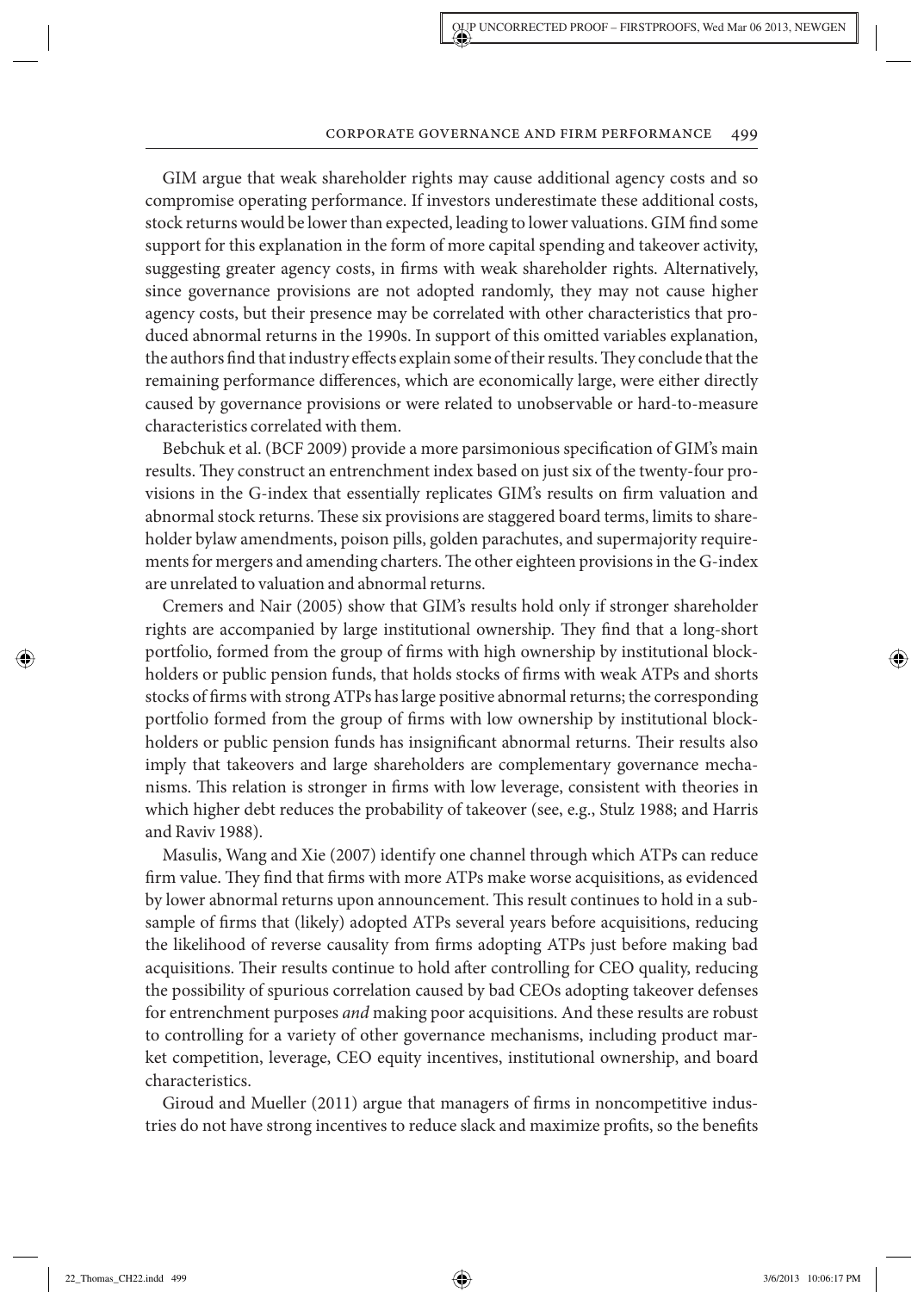of good governance (i.e., strong shareholder rights) should be larger for such firms. They find that firms with weak governance have lower equity returns, worse operating performance, and lower firm value, but only in noncompetitive industries. Firms with weak governance also have lower labor productivity and higher input costs, and make more value-destroying acquisitions, but only in noncompetitive industries. Finally, they find that firms with weak governance in noncompetitive industries are more likely to be targeted by activist hedge funds, suggesting that investors take actions to mitigate the inefficiency.

Lehn et al. (2007) reexamine the GIM and BCF findings of a negative relation between valuation multiples and governance indices during the 1990s to test whether causation runs from governance to valuation or vice versa. They find that valuation multiples during the early 1980s, a period preceding the adoption of the antitakeover provisions comprising the governance indices, are highly correlated with valuation multiples during the 1990s. After controlling for valuation multiples during 1980–85, they find no significant relation between contemporaneous valuation multiples and governance indices during the 1990s. Their findings suggest that firms with low valuations were more likely to adopt provisions comprising the governance indices, not that the adoption of these provisions depresses valuations.

Core et al. (2006) reexamine GIM's puzzling finding that firms with weak shareholder rights exhibit significant stock market underperformance. If poor governance *causes* poor stock returns, it must be that investors are surprised by the poor operating performance of weak governance firms. To assess this, Core et al. examine the relations between G and either analyst forecast errors or earnings announcement returns. They find that while firms with weak shareholder rights exhibit significant operating underperformance, neither analysts' forecast errors nor abnormal returns upon earnings announcements show evidence that this underperformance surprises the market. Alternatively, weak governance may cause lower stock returns if the stock returns of firms with more ATPs (i.e., weak governance) drop when investors are surprised by the diminished probability of receiving a takeover bid. But here the authors find that weak governance firms are taken over at about the same rate as strong governance firms, and the return differences related to G are not sensitive to excluding firms that were taken over. Those results do not support the idea that weak governance causes poor stock returns. Core et al. suggest that GIM's result that firms with poor governance experience low stock returns may be specific to the 1990s time-period of their study or to the tech stock bubble of the late 1990s because the result is sensitive to the exclusion of technology firms and does not hold in the four years (2000–2003) following GIM's sample period.

Johnson et al. (2009) return to the GIM and BCF findings of large positive long-term abnormal returns on a zero-cost investment portfolio that is long in stocks of firms with strong shareholder rights and short in stocks of firms with weak shareholder rights. They find that these two groups of firms differ from the population of firms and from each other in how they cluster across industries. GIM adjust for industry-clustering in their portfolio using the Fama and French (1997) forty-eight-industry classification and find statistically significant abnormal returns of approximately 5.8% per year during the

⊕

↔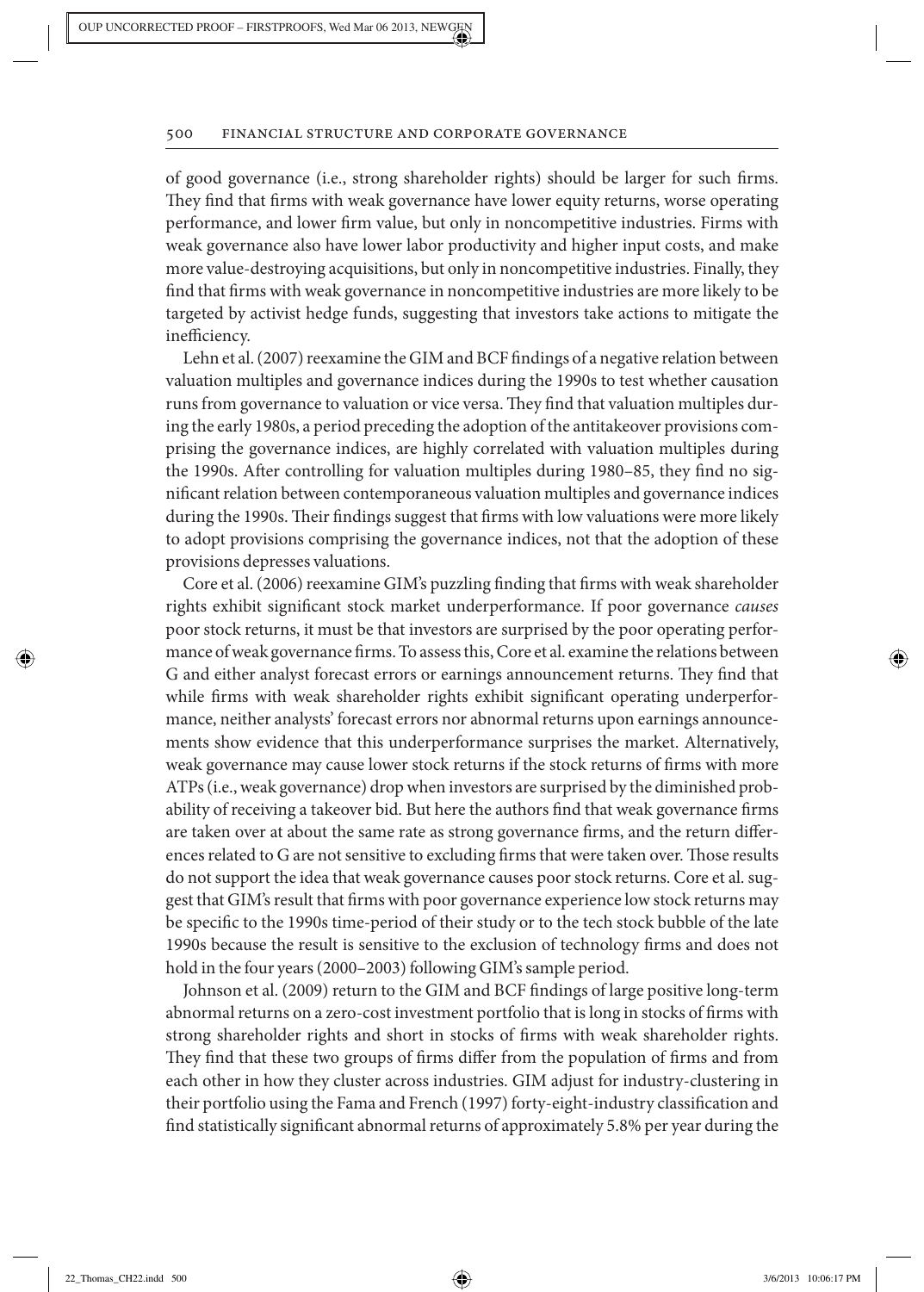1990s. Johnson et al. argue that the Fama-French forty-eight-industry classification is too coarse to measure industry returns accurately. With tests that adjust for industry returns using narrower, more precise three-digit SIC industries, they find statistically zero long-term abnormal returns for GIM's long-short governance portfolio.

 Lewellen and Metrick (2010) dispute Johnson et al.'s result. Using an alternative industry adjustment, they confirm a large positive abnormal return during the 1990s on GIM's zero-cost long-short governance portfolio. Moreover, they argue that since a narrowly defined industry classification includes fewer firms in an industry than a broadly defined classification, industry returns computed using the former may contain high levels of idiosyncratic noise. They conclude that narrowly defined industry classifications are not necessarily better than broader classifications. Finally, using the Johnson et al. empirical specification, they find that a majority of the industry-adjusted asset pricing tests with the strongest empirical properties also yield statistically and economically significant industry-adjusted returns on the GIM governance portfolio.

 Bebchuk et al. (2012) present evidence to suggest that the positive long-run returns on the GIM and BCF long-short governance portfolios were specific to their 1990s sample period. With the same methodology, they find statistically zero abnormal return on this portfolio during the subsequent 2000–2008 period. They find that the existence and subsequent disappearance of the abnormal return on this portfolio cannot be fully explained either by additional common risk factors suggested in the literature for augmenting the Fama-French-Carhart four-factor model (such as the liquidity risk factor of Pastor and Stambaugh 2003; the downside risk factor of Ang et al. 2006; and the takeover risk factor of Cremers et al. 2009) or by the Lewellen and Metrick (2010) industry-adjustment. They suggest that the positive return disappeared in the 2000s as investors learned about the abnormal return on this portfolio and invested in it.

# **22.4 Governance Regulation**

La Porta et al. (2002) find that international variation in legal rules on investor protection affects firm value. Investor protection in US firms varies according to the firm's state of incorporation. Each state has its own corporate laws and court system. States differ in the resources they devote to resolving corporate disputes and sometimes customize legal rules to suit local firms or interest groups. Delaware corporate law is the nation's most important as more than half of all public firms are incorporated there. Legal scholars have long debated Delaware law's effect on agency costs and firm value. Based on a sample of about 4500 US public companies during 1981–96, Daines (2001) finds that Delaware corporate law improves firm valuation (i.e., Tobin's q) and facilitates the sale of public firms. He finds that Delaware firms are worth significantly more than similar firms incorporated elsewhere, after controlling for other factors and accounting for endogeneity. Delaware firms are also more likely to receive takeover bids and subsequently be acquired.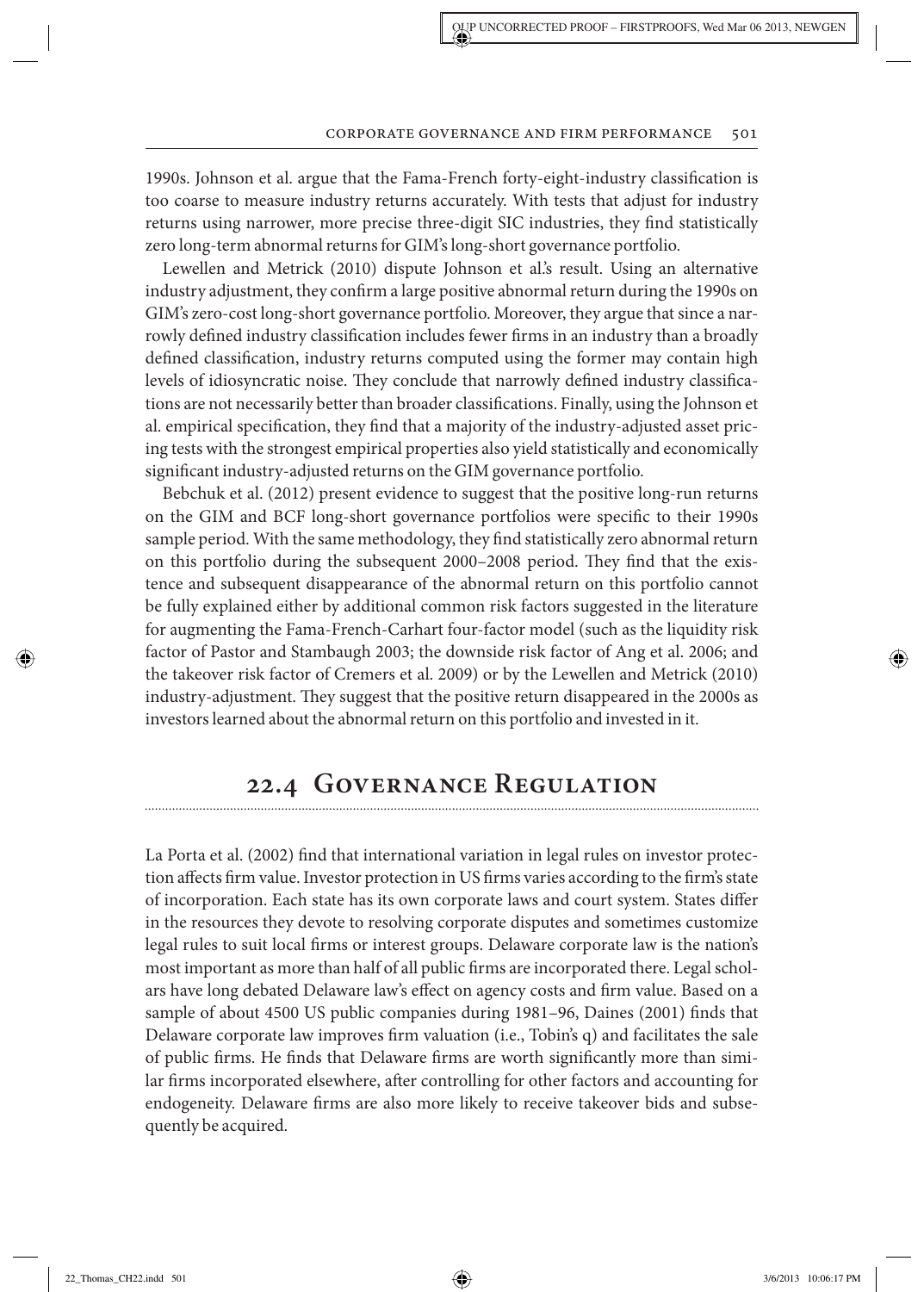Dahya and McConnell (2007) examine the relation between changes in board composition and corporate performance in the United Kingdom over 1989–96, a period that surrounds the 1992 publication of the Cadbury Report, which recommends at least three outside directors for public companies. While the recommendation was not enacted into UK law, legislation was to follow if companies failed to comply with it voluntarily. In addition, the London Stock Exchange requires a statement from its listed companies indicating whether the company is compliant with the Cadbury recommendations and, if not, to explain why not. Contrary to their expectation, the authors find that this "quasi-mandated" board structure is associated with an improvement in the performance of UK companies. They find that companies that add directors to comply with this standard exhibit a significant improvement in operating performance both in absolute terms and relative to various peer group benchmarks. They also find a statistically significant increase in stock prices around announcements that outside directors were added in conformance with this recommendation.

High-profile corporate scandals in the United States in the early 2000s led to the adoption of tough, new governance rules as part of SOX and the listing requirements of major US stock markets. Chhaochharia and Grinstein (2007) find that the announcement of these rules had a significant effect on firm value. They focus on five main provisions of the new rules, dealing with insider trading, financial reporting, related party transactions, internal controls, and board and committee independence. For each provision, they construct portfolios of more compliant and less compliant firms. In general, they find that firms that were less compliant with the rules earn larger, positive abnormal returns in the announcement year compared to more compliant firms. They argue that the provisions on internal controls and director independence can affect small firms and large firms differently. For these provisions, they find that within the group of less compliant firms, large firms earn positive abnormal returns, while small firms earn negative abnormal returns, suggesting that some provisions are detrimental to small firms.

Zhang (2007) examines the effects of SOX by examining market reactions to related legislative events. Using an international asset pricing model to estimate normal US returns, she finds that US firms experienced significantly negative cumulative abnormal returns around key SOX events. She then examines the cross-sectional variation of US firms' returns around these events and finds that the nonaudit services and governance provisions appear to impose net costs on firms. Deferring the compliance of section 404 internal control provisions appears to result in significant cost savings for small firms.

 An important purpose of SOX was to improve the accuracy and reliability of accounting information reported to investors. As such, it is the most important legislation affecting corporate financial reporting enacted in the United States since the 1930s. Li et al. (2008) argue that the WorldCom fraud announcement changed the political landscape for substantive financial accounting reform. They find significantly positive returns for the US stock market associated with eight SOX events following the WorldCom revelations. Instead of trying to adjust for a normal US stock market return, the authors consider other contemporaneous news (focusing on macroeconomic events, accounting scandals, and related accounting issues) when analyzing the market return on SOX

⊕

⇔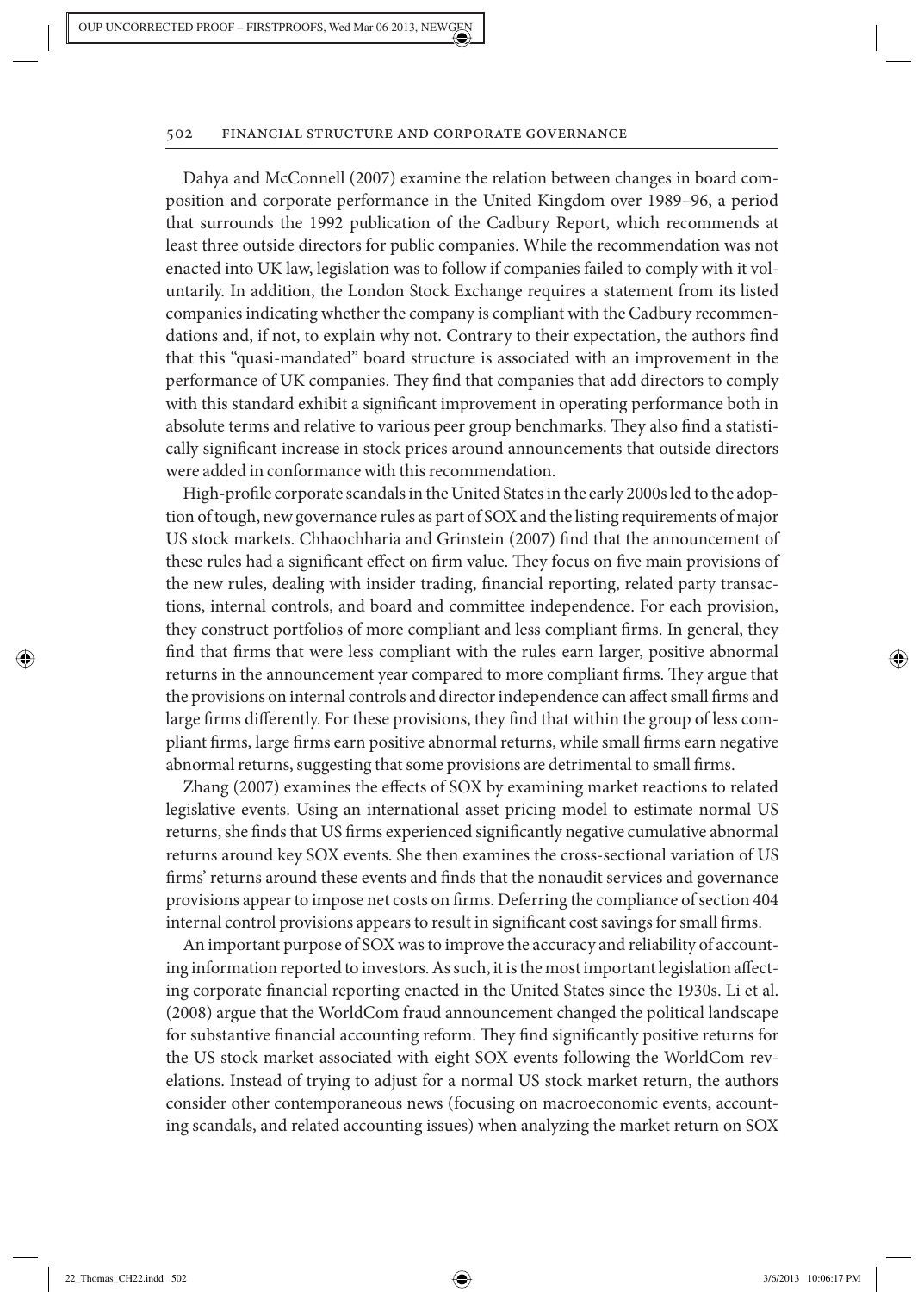event days. They also find a positive relation between individual firms' stock returns on SOX event days and the extent of earnings management (i.e., "manipulation") across firms. Their results are consistent with investors anticipating that the more extensively firms had managed earnings in the past, the more SOX would constrain earnings management in the future and so improve the quality of financial statement information.

One of the most controversial provisions of SOX is section 404. This section, implemented by the US Securities and Exchange Commission (SEC) in 2003, requires a company to introduce and periodically test procedures that monitor its internal control systems ensuring accurate financial reports. The rule requires managers to report their findings annually in the 10K report to shareholders and outside auditors to attest to management's assessment of the company's controls. The SEC intended these procedures to help companies deter financial fraud by detecting fraudulent reporting early, improving the reliability of financial statements. Critics argue that this requirement is quite onerous and costly, particularly for small companies.

Iliev (2010) investigates the effect of SOX section 404 on firm values, using a natural quasi-experiment to isolate the effects of this provision. US firms with a public float<sup>2</sup> under \$75 million could delay section 404 compliance (to fiscal year 2007 for the management report and to June 2010 for auditor's attestation), and foreign firms under \$700 million could delay the auditor's attestation requirement to fiscal year 2006. Iliev uses a regression discontinuity design that compares the companies that were just above the rule's cutoff and had to file the report to companies that were just below the cutoff and did not have to file the report. He finds that section 404 compliance leads to higher audit costs and less earnings management, measured by discretionary accruals. Management report filers have higher returns around SOX-related announcements of delays in section 404 implementation. Overall, section 404 compliance led to conservative reported earnings, but also imposed real costs. On net, it reduced the market values of small firms.

# **22.5 Family Firms**

Family firms where managers are related to (substantial) shareholders introduce social considerations into the agency problem. This may help or hurt. An advantage is that the manager may have nonmonetary reasons to reduce on-the-job consumption. He may care about the welfare of the other shareholders or he may take pleasure in the success of the firm either of which naturally aligns his interest with that of the owners. A disadvantage is that the (family) owners may care about the manager. This may deter them from monitoring and punishing the manager for bad behavior, allowing her to pursue her interest at their expense. Incentives may be better or worse in a family firm. A second effect is that family firms draw managers mostly from close kin, and this pool likely yields a less able manager than the broader pool of managers.

A focus of research on family firms has been CEO successions. When a family firm chooses a new CEO, often replacing the founding family member, what is the effect

22\_Thomas\_CH22.indd 503 236/2013 10:06:17 PM /6/2013 10:06:17 PM /6/2013 10:06:17 PM /6/2013 10:06:17 PM /6/20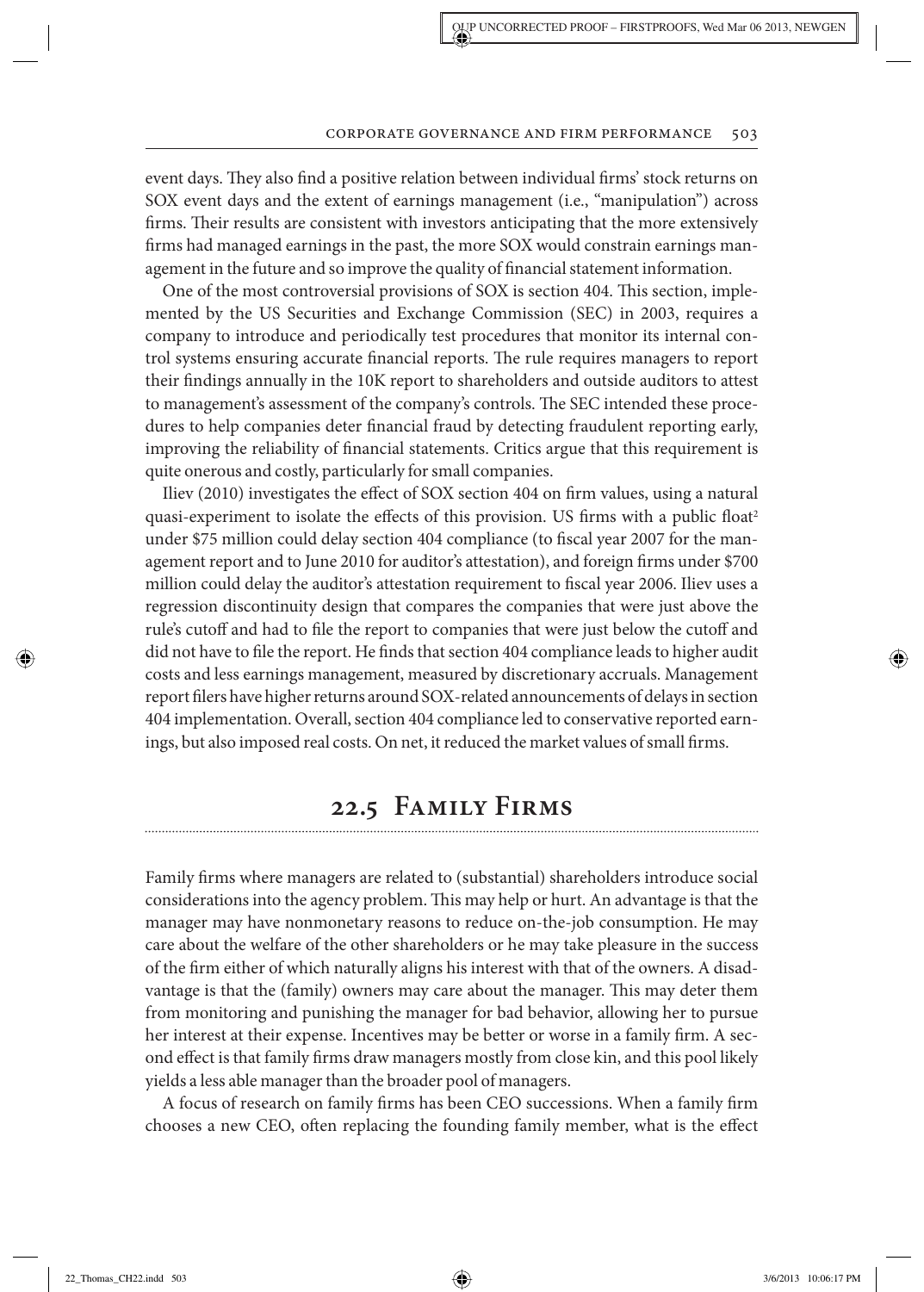of choosing the new CEO from among the family? Anderson and Reeb (2003) examine large US firms during 1993–99 and compare the performance of firms choosing a family CEO with those choosing an outsider. Accounting measures of performance seem better with family succession, but Tobin's q shows no difference. Villalonga and Amit (2006) look at a similar set of firms but find that choosing a succeeding CEO from within the family reduces Tobin's q. However, this seems to be true only for the first successor to a founder. For third and later generations, family succession has no differential effect. Cucculelli and Micucci (2008) examine a large sample of Italian firms in the late 1990s. Using a difference-in-difference method, they find a decline in accounting performance with family successions, but only for those firms that had previously performed well.

Bennedsen et al. (2007) look at Danish firms using similar methods and also find a decline in accounting returns with family succession. Moreover, controlling for endogeneity with instrumental variables they find an even larger effect. Perez-Gonzalez (2006) investigates the source of this performance decline. Using data for US firms during 1980-2000, he finds that accounting performance declines with family succession, but only for new CEOs who did not attend selective undergraduate schools. To the extent that attendance at these schools indicates greater ability, this finding implies that the incentive effects of family firms are a wash (the good balances the bad), but when drawing from the family pool results in a low ability CEO, performance at the family firm suffers.

# **22.6 Summary and Suggestions for Future Work**

 Characterizing the mechanisms of corporate governance and their empirical relation to firm performance has generated a huge literature. We have organized our survey of this literature with no intention of being exhaustive. Instead, we have been quite selective. Our intent is to provide a conceptual overview, to suggest important issues, and to offer a portal to the larger literature. The extent of this larger literature is a reflection of the importance of the topic and of the difficulties in analysis. We provide here a bird's-eye view of the literature that we have discussed, note some important contributions, and identify some remaining puzzles and unresolved issues for future research.

The persistent finding of a non-monotonic relation between the extent of inside ownership and firm performance is a puzzle that has motivated a large literature, but no resolution. One rationale is that inside ownership creates offsetting incentives for managers by simultaneously providing automatic reward for better firm performance and insulation from penalty for poor performance. The strongest evidence for this rationale derives from work on dual-class stock which allows these two effects to work separately. Another rationale is that the puzzling relation is spurious. The fragility of the relation to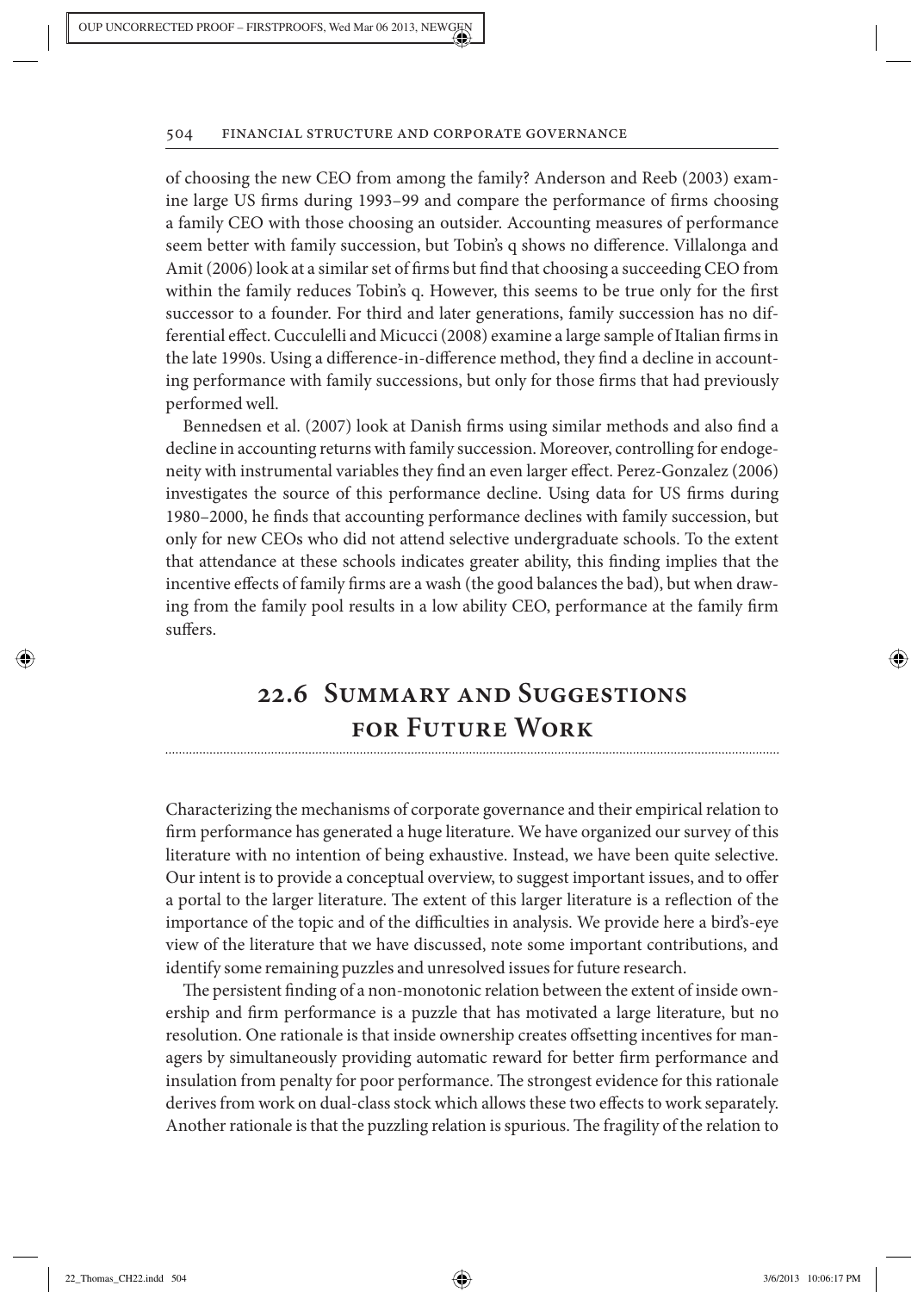several techniques to control for mis-specification and endogeneity problems supports this rationale, as does recent structural work showing that this relation can arise spuriously with no fundamental underpinning.

Similar to the first rationale for the insider shareholding puzzle, more concentrated shareholding by outsiders provides both an incentive for better monitoring which should improve firm performance and power to extract private benefits which should impede firm performance. Here, again, any empirical relation between blockholding and firm performance will be confounded by endogeneity problems. Controlling for endogeneity, it appears that the better monitoring effect dominates, at least in the United States, where blockholdings tend to be relatively small compared to the controlling shareholders that characterize firms in much of the world. The likely pathway for this better monitoring is blockholder presence on the board of directors, and recent evidence suggests that it is the combination of blockholding and board membership that improves firm performance.

But it is not just monitoring that boards do; they also provide strategic advice. The literature on boards examines the adjustments to board size, composition, and internal board structure that firms make and whether these adjustments optimally balance the two roles and so maximize firm value. There is some evidence that boards are typically too large and that, where strategic advice is important, they are too outsider-oriented. And there is evidence that boards structure themselves (with committees) to focus too much on monitoring. Why this is the case is a puzzle.

The market for corporate control imposes discipline on managers from outside the firm, but it may also upset internal arrangements that firms make to address the agency problem. Firms sometimes adopt antitakeover provisions that impede the market for corporate control (the label given is "weak shareholder rights") and so relax this outside discipline. Indexes measuring the extent of these antitakeover provisions appear negatively related to firm performance, suggesting that the external market for corporate control is more effective (at least at the margin) than internal mechanisms to address the agency problem. Further results suggest that this result may be limited to firms with large blockholders (who perhaps facilitate the market for corporate control) or to firms in noncompetitive industries (which lack product market discipline). Moreover, some evidence suggests that the relation between antitakeover provisions and firm performance is time-period specific or perhaps the spurious result of the endogeneity of antitakeover provisions. This issue is not yet settled.

 Like the market for corporate control, legal rules and regulations can impose discipline from outside the firm that helps address the agency problem, but these rules can also impede internal mechanisms. The positive relation between firm value and Delaware incorporation (making a firm subject to Delaware corporate law) suggests that regulation of corporate governance can improve firm performance. Some additional evidence on the effect of federal governance regulation in the United States, specifically rules that followed the corporate scandals of the early 2000s, supports this. Those firms less compliant with the new regulations fared better than more compliant firms (as did firms with a history of managing earnings), which suggests that where the new rules had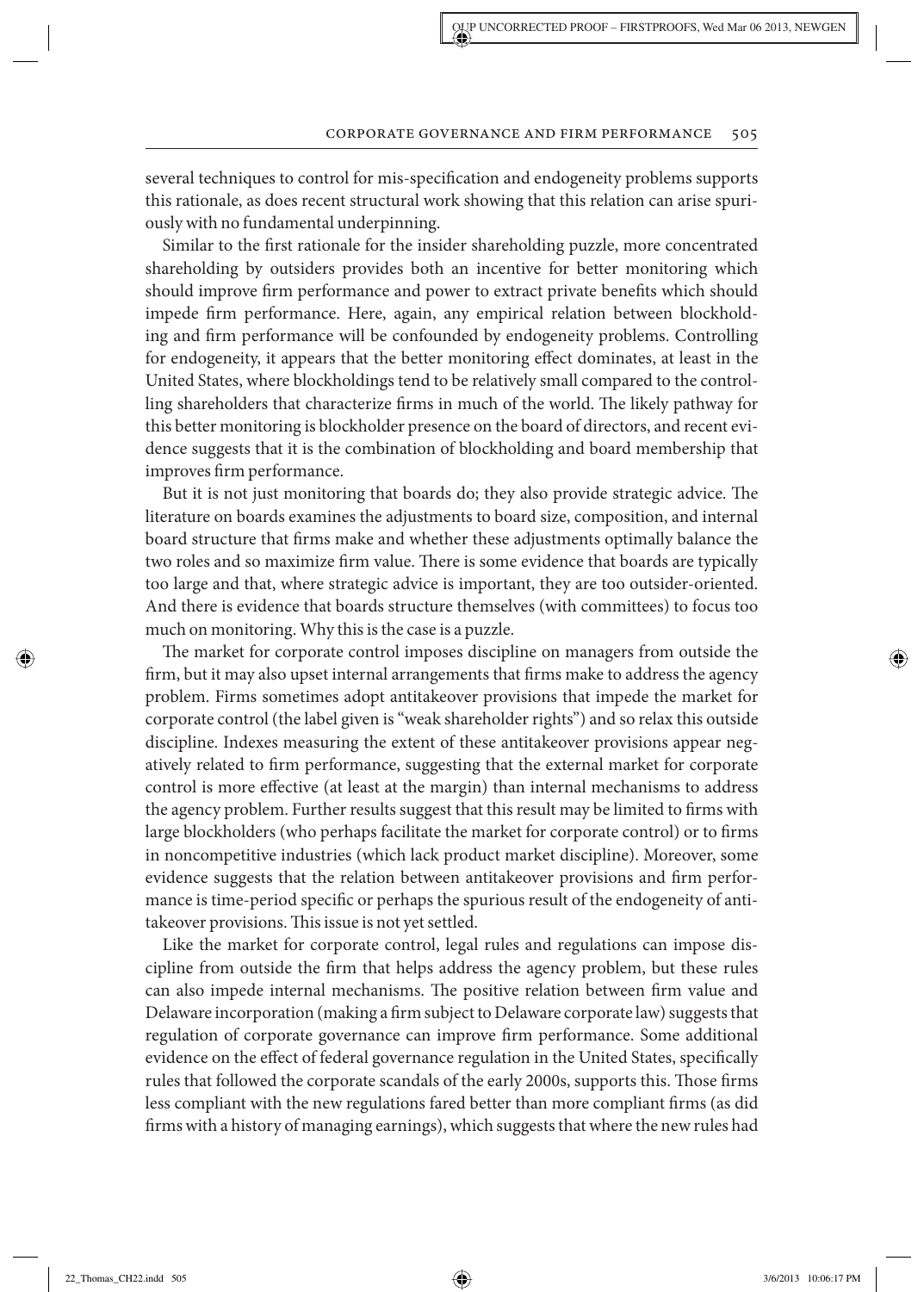greater impact, they did more good. Quasi-regulation in the United Kingdom focusing on mandated board structures appears to have had a similar effect. But other evidence suggests that the new US rules, especially those that most directly impacted internal monitoring by mandating strong internal controls, made matters worse and reduced firm value. The longer term effects of such governance regulation remain an open question for future research.

 Following the adoption of recent governance regulations in the United States and the United Kingdom, many other countries have also either adopted, or are considering, similar regulations. This trend provides a fertile ground for future research. One open research question is the conditions under which governance regulation is benefi cial. How does the regulation (and enforcement) of firm-level governance interact with country-level rules on investor protection and the quality of the judicial environment and of other institutions within which firms operate? And what effects do they have on firms and investors?

 Finally, in a similar way, kinship ties can provide incentives to managers of family firms in addition to the incentives in nonfamily firms. But these same ties can inhibit discipline from family shareholders. Evidence suggests that these two effects offset each other, providing no net advantage to family firms. But evidence also suggests that family firms are disadvantaged by their overreliance on managers from the smaller family pool. An interesting but as yet unexamined question is the effect of nepotism on the incentives and compensation of outside hires.

#### **Notes**

- 1 . Owners will tolerate *a* to the extent that managers "pay" for this with lower monetary compensation, since that will not lower profit.
- 2. A company's public float is the part of its outstanding equity that is not held by management or large shareholders.

#### **References**

- Adams, Renee B., and Daniel Ferreira. 2009. "Women in the Boardroom and Their Impact on Governance and Performance." *Journal of Financial Economics* 94:291-309.
- Agrawal, Anup, and Charles R. Knoeber. 1996. " Firm Performance and Mechanisms to Control Agency Problems between Managers and Shareholders." *Journal of Financial and Quantitative Analysis* 31: 377–97 .
- Agrawal, Anup, and Tareque Nasser. 2011. "Blockholders on Boards and CEO Compensation, Turnover and Firm Valuation." Working Paper, Social Science Research Network. http:// papers.ssrn.com/sol3/papers.cfm?abstract\_id=1443431.
- Anderson, Ronald C., and David Reeb. 2003. " Founding-Family Ownership and Firm Performance: Evidence from the S&P 500." *Journal of Finance* 58:1301-27.
- Ang, Andrew, Joseph Chen, and Yuhang Xing. 2006. " Downside Risk." *Review of Financial Studies* 19:1191-1239.

22\_Thomas\_CH22.indd 506 2013 10:06:17 PM  $\bigoplus$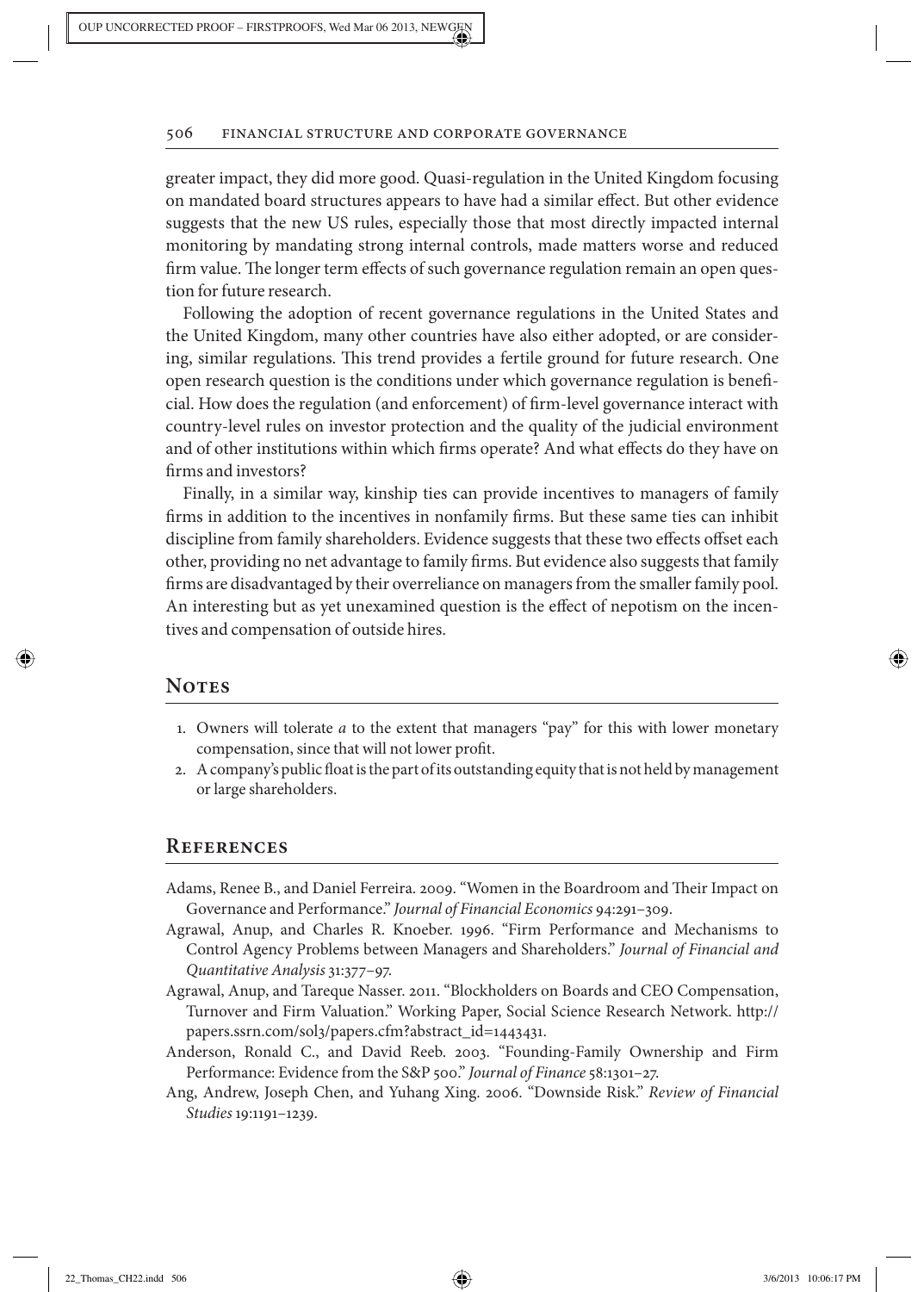- Atanasov, Vladimir, Audra Boone, and David Haushalter. 2010. "Is There Shareholder Expropriation in the United States? An Analysis of Publicly Traded Subsidiaries." *Journal of*  Financial and Quantitative Analysis 45:1-26.
- Barclay, Michael J., and Clifford G. Holderness. 1989. "Private Benefits from Control of Public Corporations." *Journal of Financial Economics* 25:371-96.
- -. 1992. "The Law and Large Block Trades." *Journal of Law and Economics* 35:265-94.
- Bebchuk, Lucian A., Alma Cohen, and Allen Ferrell. 2009. " What Matters in Corporate Governance?" Review of Financial Studies 22:783-827.
- Bebchuk, Lucian A., Alma Cohen, and Charles C. Y. Wang. 2012. " Learning and the Disappearing Association between Governance and Returns." *Journal of Financial Economics* (forthcoming).
- Becker, Bo, Henrik Cronqvist, and Rüdiger Fahlenbrach. 2011. "Estimating the Effects of Large Shareholders Using a Geographic Instrument." *Journal of Financial and Quantitative Analysis* 46:907-42.
- Bennedsen, Morten, Kasper M. Nielsen, Francisco Perez-Gonzalez, and Daniel Wolfenzon. 2007. "Inside the Family Firm: The Role of Families in Succession Decisions and Performance." *Quarterly Journal of Economics* 122: 647–91 .
- Black, Bernard S. 1998. "Shareholder Activism and Corporate Governance in the United States." In *The New Palgrave Dictionary of Economics and the Law*, edited by Peter Newman, 459-65. Houndmills, UK: Palgrave Macmillan.
- Brav, Alon, Wei Jiang, and Hyunseob Kim. 2009. " Hedge Fund Activism: A Review." *Foundations*  and Trends in Finance 4:185-246.
- Chhaochharia, V., and Y. Grinstein. 2007. "Corporate Governance and Firm Value: The Impact of the 2002 Governance Rules." *Journal of Finance* 62: 1789–1825 .
- Cho, Myeong-Hyeon. 1998. " Ownership Structure, Investment, and the Corporate Value: An Empirical Analysis." *Journal of Financial Economics* 47: 103–21 .
- Coles, Jeffrey L., Michael L. Lemmon, and J. Felix Meschke. 2012. "Structural Models and Endogeneity in Corporate Finance: The Link between Managerial Ownership and Corporate Performance." *Journal of Financial Economics* 103:149-68.
- Core, John E., Wayne R. Guay, and Tjomme O. Rusticus. 2006. " Does Weak Governance Cause Weak Stock Returns? An Examination of Firm Operating Performance and Analysts' Expectations." *Journal of Finance* 61:655-87.
- Cremers, K., J. Martijn, and Vinay B. Nair. 2005. " Governance Mechanisms and Equity Prices." *Journal of Finance* 60: 2859–94 .
- Cremers, K., J. Martijn, Vinay B. Nair, and Kose John. 2009. " Takeovers and the Cross-Section of Returns." *Review of Financial Studies* 22: 1409–45 .
- Cucculelli, Marco, and Giacinto Micucci. 2008. " Family Succession and Firm Performance: Evidence from Italian Family Firms." *Journal of Corporate Finance* 14: 17–31 .
- Dahya, Jay, and John J. McConnell. 2007. " Board Composition, Corporate Performance, and the Cadbury Committee Recommendation." *Journal of Financial and Quantitative Analysis*  $42:535-64.$
- Daines, Robert M. 2001. " Does Delaware Law Improve Firm Value?" *Journal of Financial Economics* 62:525–58.
- Demsetz, Harold. 1983. "The Structure of Ownership and the Theory of the Firm." *Journal of Law and Economics* 26: 375–90 .
- Demsetz, Harold, and Kenneth Lehn. 1985. "The Structure of Corporate Ownership: Causes and Consequences." *Journal of Political Economy* 93:1155-77.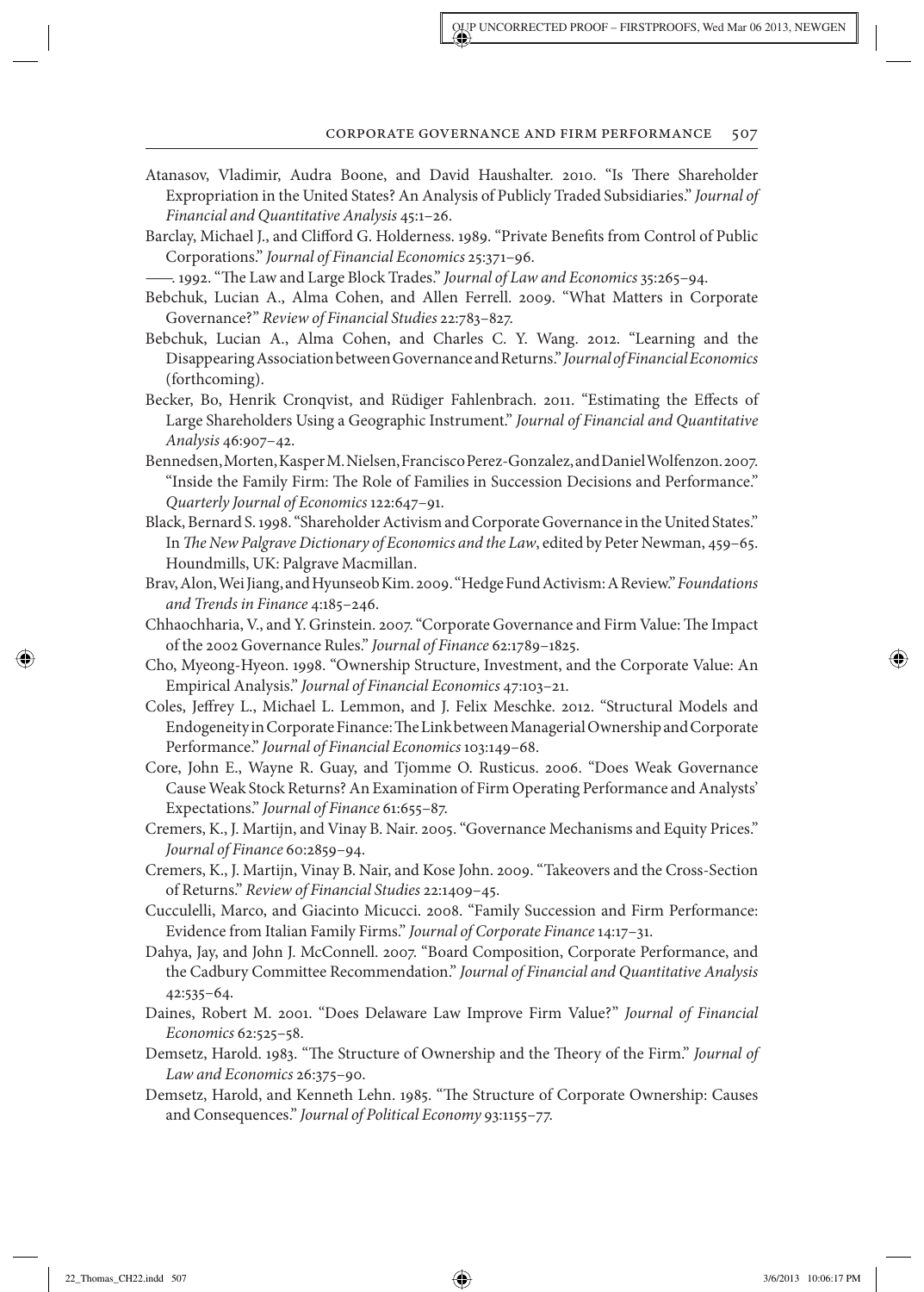- Duchin, Ran, John G. Matsusaka, and Oguzhan Ozbas. 2010. " When Are Outside Directors Effective?" *Journal of Financial Economics* 96:195-214.
- Faleye, Olubunmi, Rani Hoitash, and Udi Hoitash. 2011. "The Costs of Intense Board Monitoring." *Journal of Financial Economics* 101: 160–81.
- Fama, Eugene F., and Kenneth R. French. 1997. " Industry Costs of Equity." *Journal of Financial Economics* 43:153-93.
- Gillan, Stuart L., and Laura T. Starks. 2007. "The Evolution of Shareholder Activism in the United States." *Journal of Applied Corporate Finance* 19:55-73.
- Giroud, Xavier, and Holger M. Mueller. 2011. " Corporate Governance, Product Market Competition, and Equity Prices." *Journal of Finance* 66:563-600.
- Gompers, Paul A., Joy L. Ishii, and Andrew Metrick. 2003. " Corporate Governance and Equity Prices." Quarterly Journal of Economics 118:107-55.
- ——. 2010. " Extreme Governance: An Analysis of Dual-Class Firms in the United States." *Review of Financial Studies* 23: 1051–88 .
- Harris, Milton, and Arthur Raviv. 1988. " Corporate Control Contests and Capital Structure." *Journal of Financial Economics* 20:55-86.
- Hermalin, Benjamin E., and Michael S. Weisbach. 1991. "The Effects of Board Composition and Direct Incentives on Firm Performance." *Financial Management* 20:101-12.
- Himmelberg, Charles, Glenn Hubbard, and Darius Palia. 1999. " Understanding the Determinants of Managerial Ownership and the Link between Ownership and Performance." *Journal of Financial Economics* 53: 353–84 .
- Holderness, Clifford G. 2003. "A Survey of Blockholders and Corporate Control." *Federal Reserve Bank of New York Economic Policy Review* 9:51-64.
- Holderness, Clifford G., and Dennis P. Sheehan. 1988. "The Role of Majority Shareholders in Publicly Held Corporations: An Exploratory Analysis." *Journal of Financial Economics*  $20:317-46.$
- Iliev, Peter. 2010. "The Effect of SOX Section 404: Costs, Earnings Quality, and Stock Prices." *Journal of Finance* 65:1163-96.
- Johnson, Shane, Theodore Moorman, and Sorin M. Sorescu. 2009. "A Reexamination of Corporate Governance and Equity Prices." *Review of Financial Studies* 22: 4753–86 .
- Karpoff, Jonathan, M. 2001. "The Impact of Shareholder Activism on Target Companies: A Survey of Empirical Findings." Working Paper, University of Washington.
- Kenneth Lehn, Sukesh Patro, and Mengxin Zhao. 2007. " Governance Indexes and Valuation: Which Causes Which?" *Journal of Corporate Finance* 13: 907–28 .
- Klein, April. 1998. " Firm Performance and Board Committee Structure." *Journal of Law and Economics* 41:275-303.
- La Porta, Rafael, Florencio Lopez-de-Silanes, Andrei Shleifer, and Robert Vishny. 2002. " Investor Protection and Corporate Valuation." *Journal of Finance* 57: 1147–70 .
- Lewellen, Stefan, and Andrew Metrick. 2010. "Corporate Governance and Equity Prices: Are Results Robust to Industry Adjustments?" Working Paper, Yale University.
- Li, Haidan, Morton Pincus, and Sonja O. Rego. 2008. " Market Reaction to Events Surrounding the Sarbanes-Oxley Act of 2002 and Earnings Management." *Journal of Law and Economics* 51: 111–34 .
- Masulis, Ronald, Cong Wang, and Fei Xie. 2007. " Corporate Governance and Acquirer Returns." *Journal of Finance* 62: 1851–89 .
- McConnell, John L., and Henri Servaes. 1990. " Additional Evidence on Equity Ownership and Corporate Value." *Journal of Financial Economics* 27:595-612.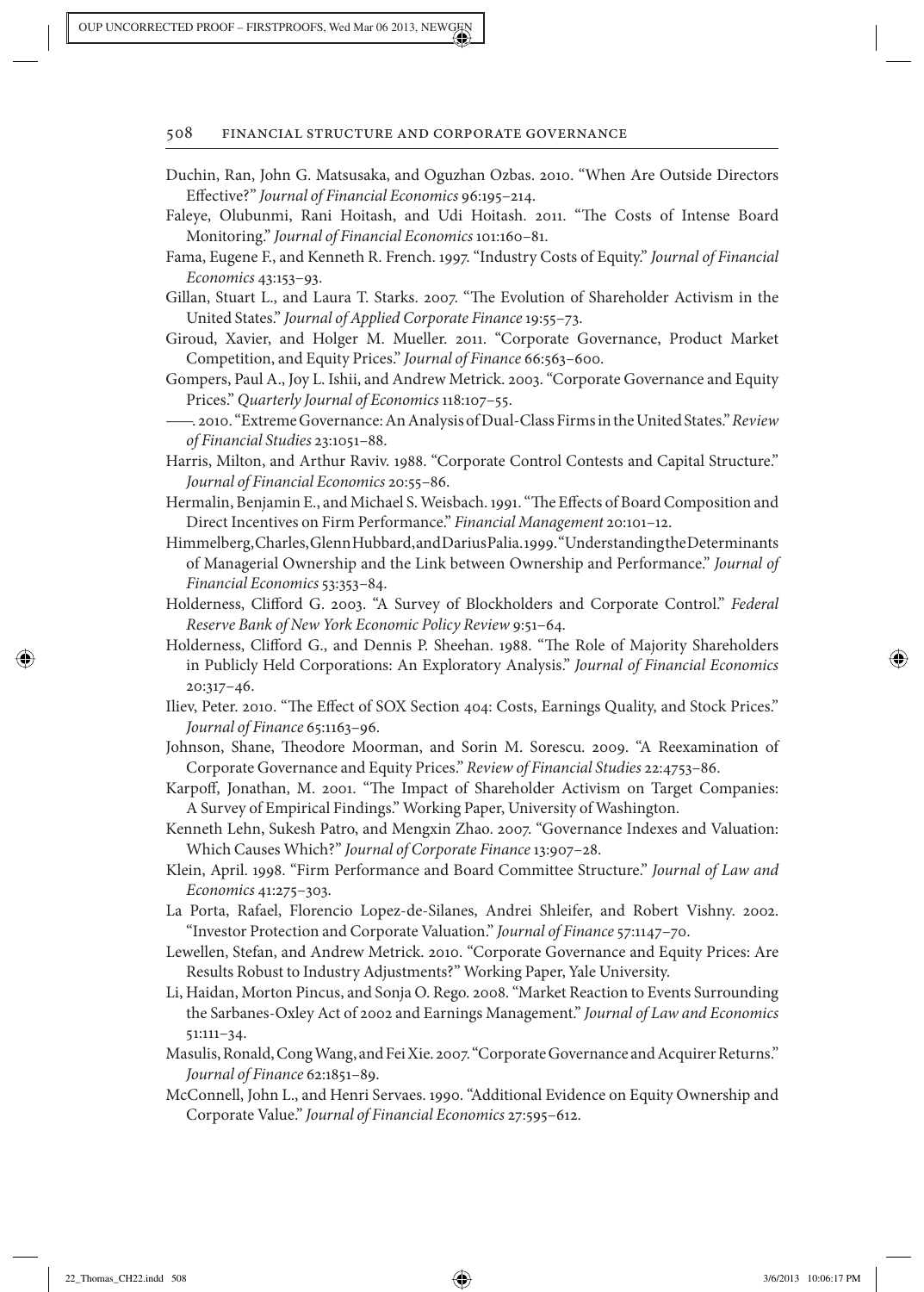- Mehran, Hamid. 1995. " Executive Compensation Structure, Ownership, and Firm Performance." *Journal of Financial Economics* 38: 163–84 .
- Morck, Randall, Andrei Shleifer, and Robert Vishny. 1988. " Management Ownership and Market Valuation: An Empirical Analysis." *Journal of Financial Economics* 20:293-316.
- Pastor, Lubos, and Robert F. Stambaugh. 2003. " Liquidity Risk and Expected Stock Returns." Journal of Political Economy 111:642-85.
- Perez-Gonzalez, Francisco. 2006. " Inherited Control and Firm Performance." *American Economic Review* 96:1559-88.
- Shleifer, Andrei, and Robert W. Vishny. 1986. " Large Shareholders and Corporate Control." *Journal of Political Economy* 94: 461–88 .
- Stulz, Rene M. 1988. " Managerial Control of Voting Rights: Financing Policies and the Market for Corporate Control." *Journal of Financial Economics* 20:25-54.
- Villalonga, Belen, and Raphael Amit. 2006. " How Do Family Ownership, Control, and Management Affect Firm Value?" *Journal of Financial Economics* 80:385-417.
- Yermack, David. 1996. " Higher Market Valuation of Companies with a Small Board of Directors." *Journal of Financial Economics* 40: 185–213 .
- Zhang, Ivy Xiying. 2007. " Economic Consequences of the Sarbanes-Oxley Act of 2002." *Journal of Accounting and Economics* 44: 74–115 .
- Zhou, Xianming. 2001. " Understanding the Determinants of Managerial Ownership and the Link between Ownership and Performance: Comment." *Journal of Financial Economics*  $62:559 - 71.$